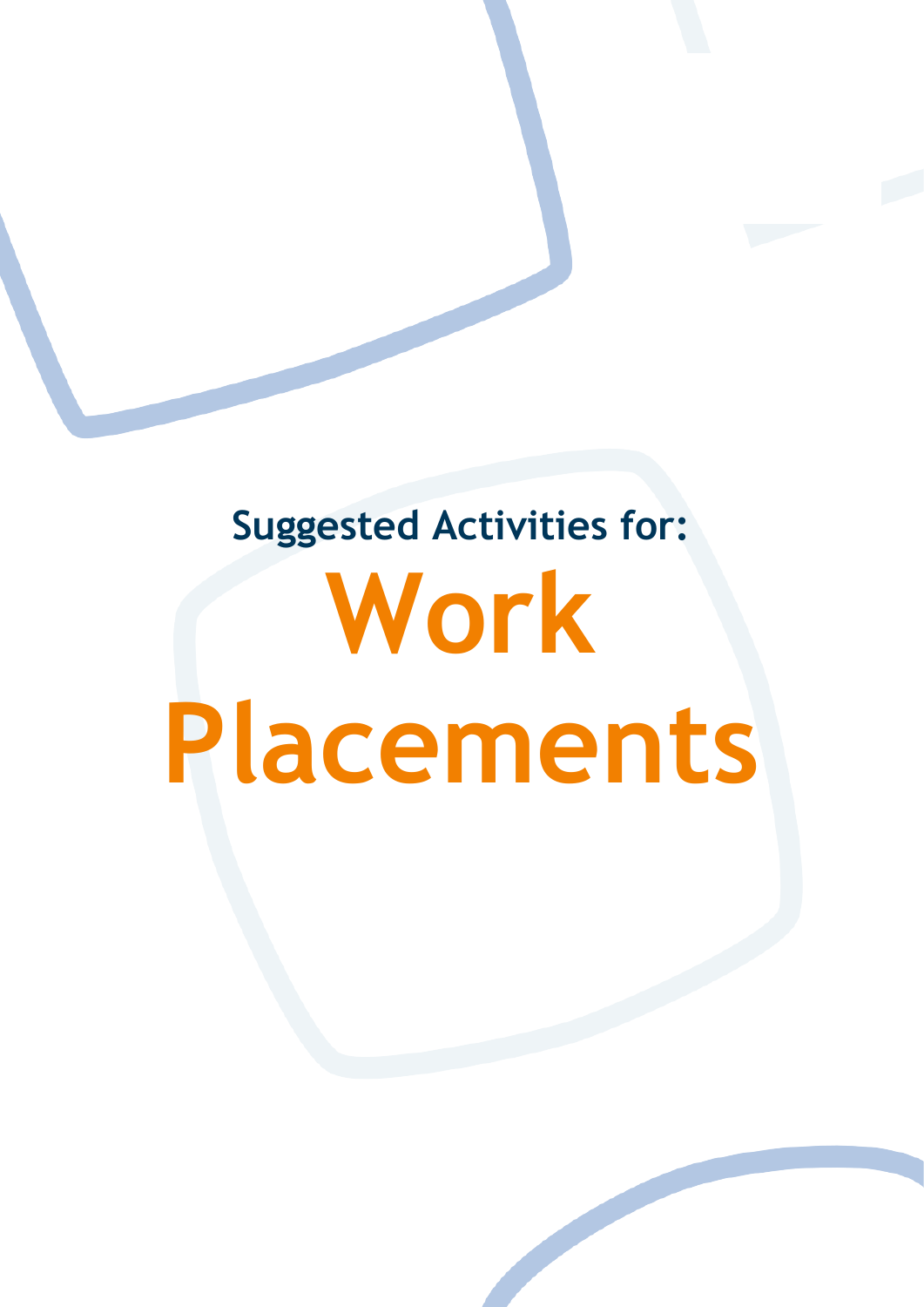#### **Index**

**[Accountancy](#page-2-0) [Art & Design](#page-3-0) [Bakery](#page-4-0) [Beautician](#page-5-0) [Building Trades](#page-6-0) [Catering](#page-7-0) [Childcare](#page-8-0) [Construction & Design](#page-9-0) [Dentistry](#page-10-0) [Engineering](#page-11-0) [Financial Institutions](#page-12-0) [Floristry](#page-13-0) [Generic Business](#page-14-0) [Ground Staff](#page-15-0) [Hairdressing](#page-16-0) [Health Care](#page-16-0) [Horticulture / Garden Care](#page-18-0) [Hotel](#page-19-0) [ICT](#page-20-0) [Journalism](#page-21-0) [Legal](#page-22-0) [Local Government](#page-23-0) [Manufacturing](#page-24-0) [Media](#page-25-0) [Nature & Conservation](#page-27-0) [Performing Arts](#page-28-0) [Photography](#page-29-0) Public [Services](#page-30-0) [Retail](#page-32-0) [Sports & Leisure](#page-33-0) [Teaching Assistant](#page-34-0) [Travel & Tourism](#page-35-0) [Veterinary](#page-36-0) [Woodwork & Carpentry](#page-37-0)**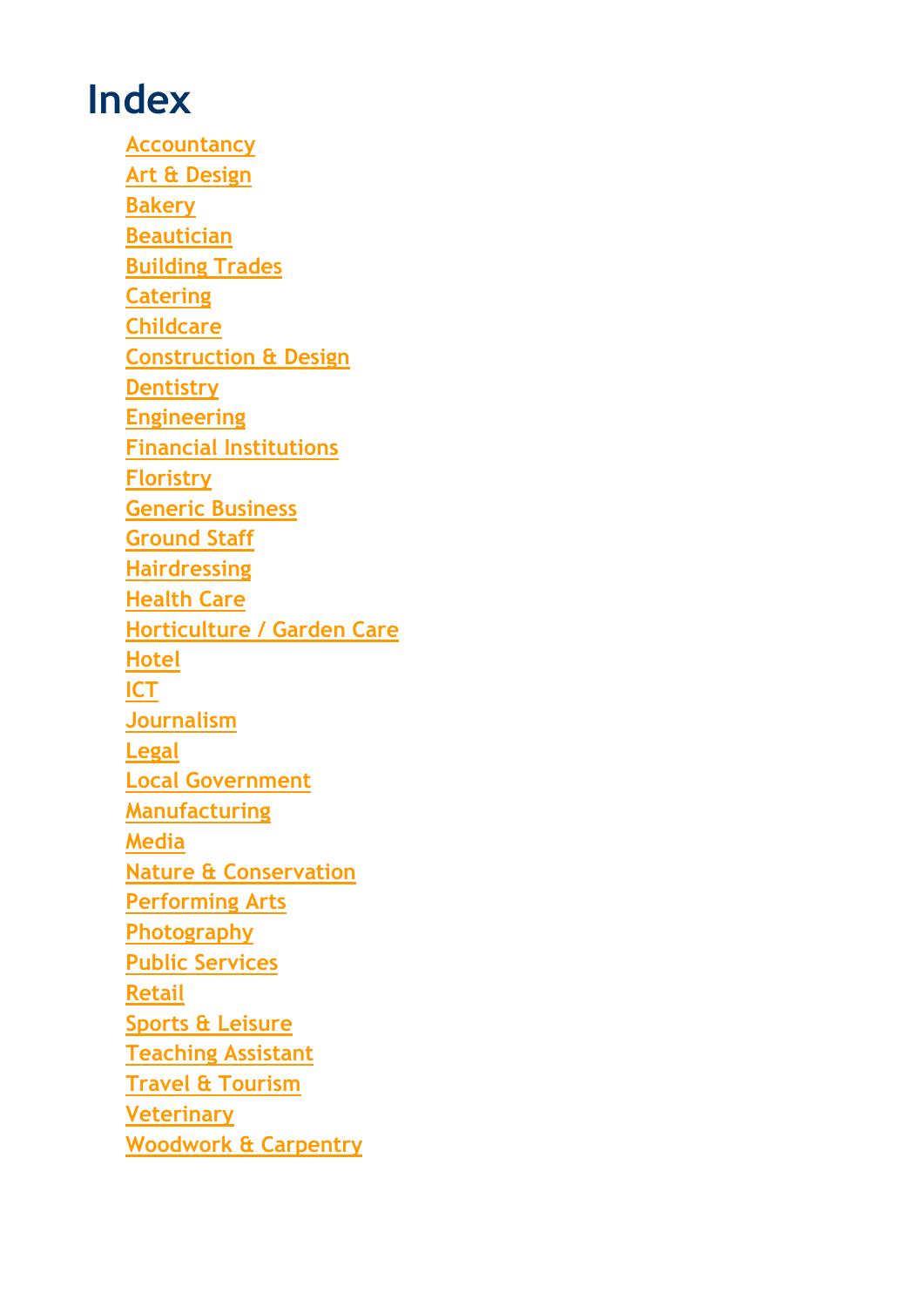<span id="page-2-0"></span>**Suggested Activities for: Accountancy Placements**

- Find out what advice accountants can give to their customers and the regulations/agencies that dictate the advice accountants give.
- Investigate the impact central government has had on the tasks undertaken by accountants over the last five years.
- Investigate the qualifications required to become an accountant.

Present your answers as ……………………………………………………………………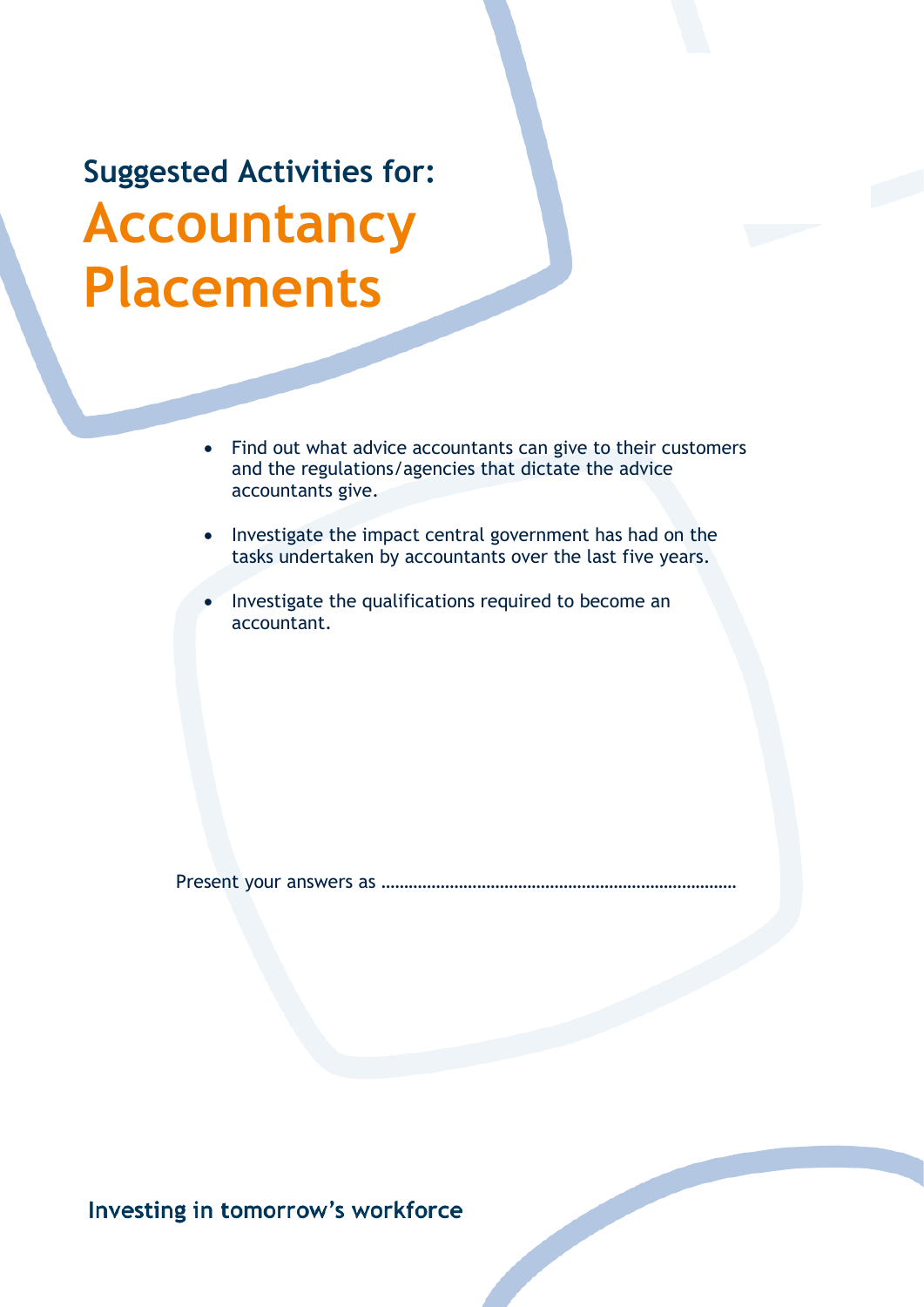<span id="page-3-0"></span>**Suggested Activities for: Art & Design Placements**

- Investigate the type of design work the company specialises in and the reasons for such specialisation.
- Investigate how quality assurance is built into the alternative design processes.
- Comment on the strengths and weaknesses of the software packages used within the design process.
- Comment on the level of flexibility and the opportunity for creativity within the art and design briefs.
- Investigate the processes involved in satisfying customers' art and design needs.
- Investigate where designers get their design ideas.
- What equipment do art and design staff use to create their work?

Present your answers as ……………………………………………………………………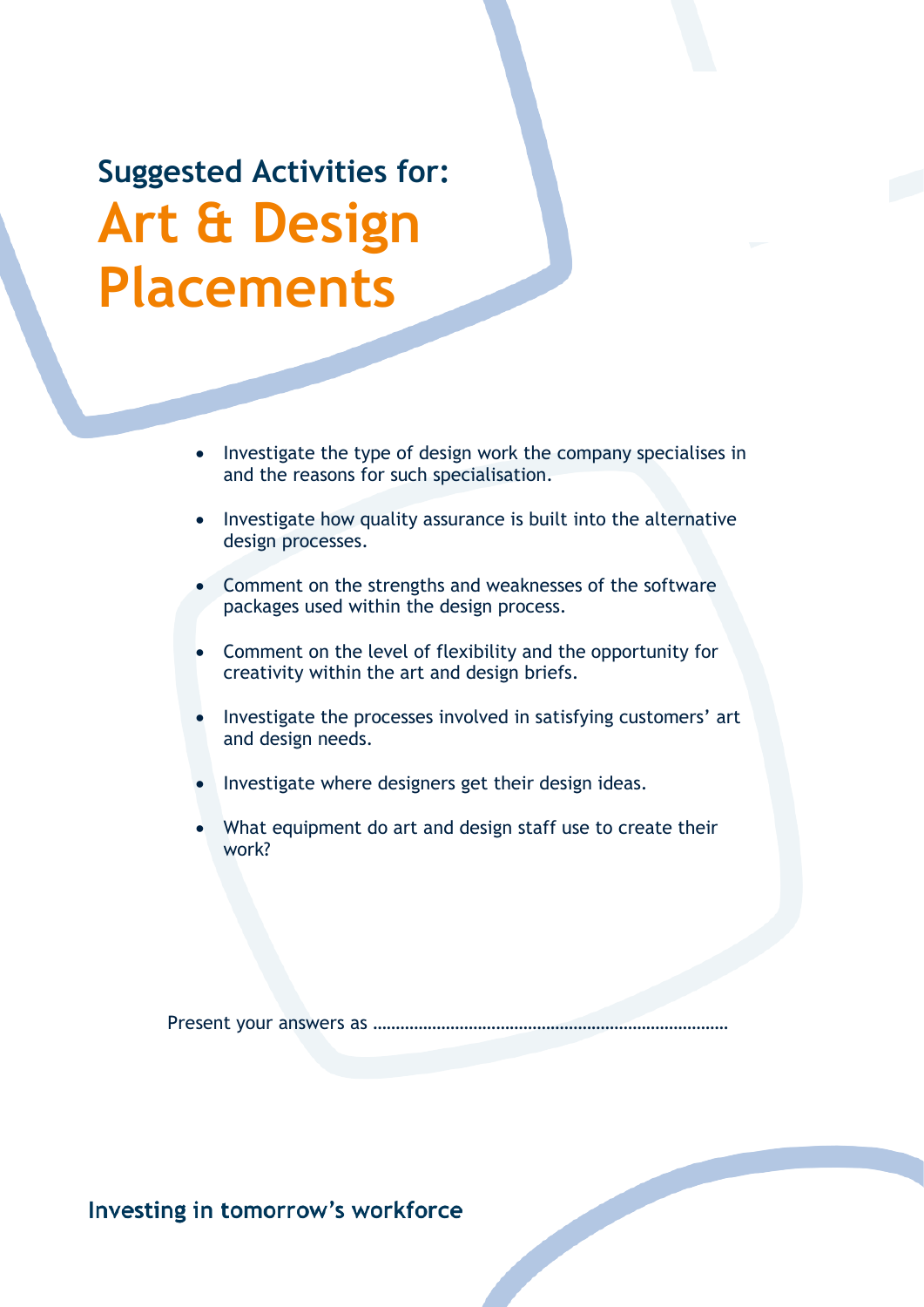# <span id="page-4-0"></span>**Suggested Activities for: Bakery Placements**

- Investigate the ways that bread types get their distinctive flavours and textures.
- To what extent is the bakery an automatic process?
- Carry out a risk audit to identify the different Health & Safety risks within the bakery.
- Investigate how the bakery/food producer caters for the needs of customers with food allergies or intolerances.
- Categorise the different products sold by the bakers. How do bakery staff decide which bakery items to produce and how are these scheduled into the baking day?

Present your answers as ……………………………………………………………………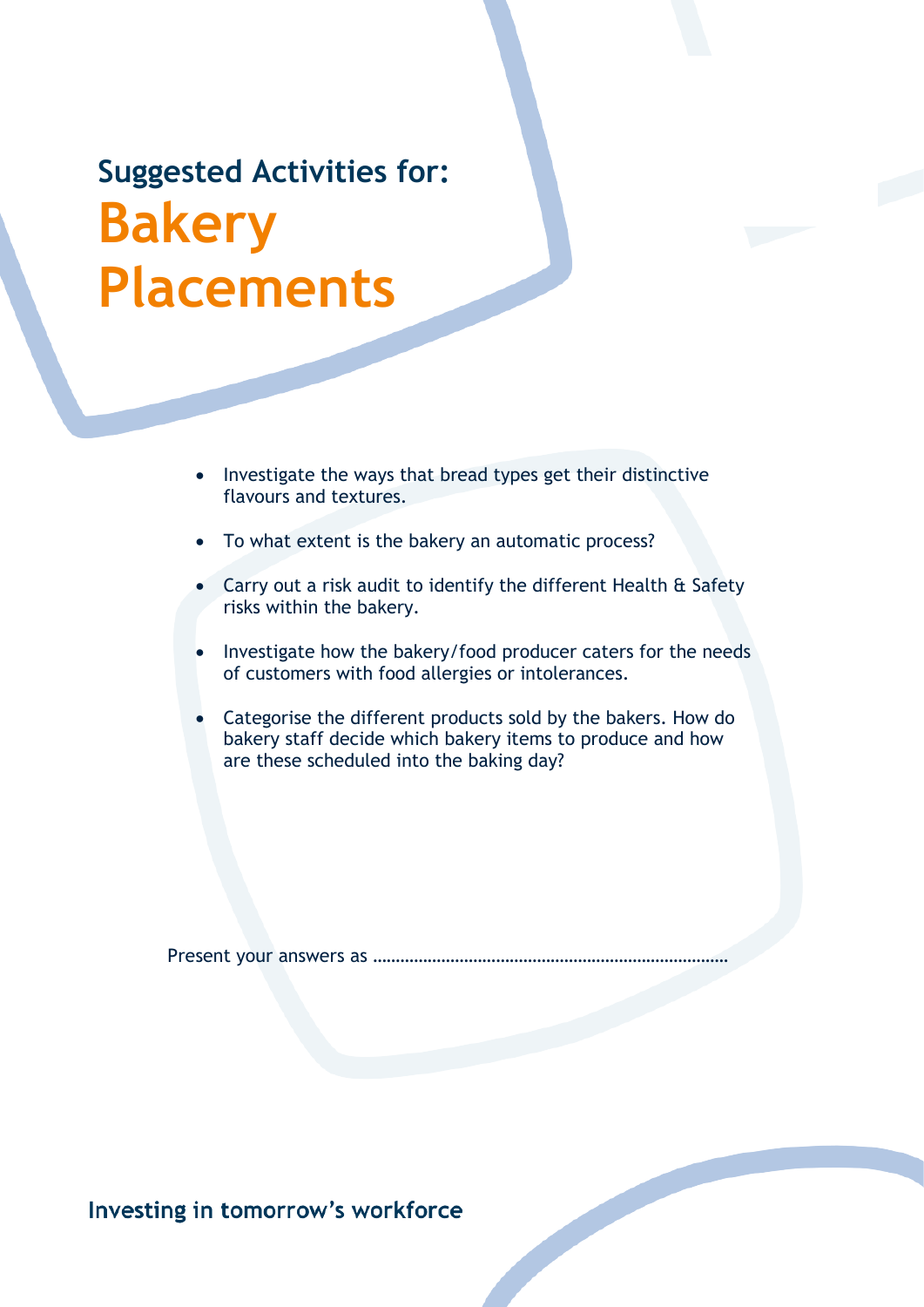<span id="page-5-0"></span>**Suggested Activities for: Beautician Placements**

- What Health & Safety requirements govern the way that beauticians operate?
- Design a flow chart illustrating the order of tasks in applying every day cosmetics to a client's face.
- Investigate the range of face care products stocked by the salon and the reasons why certain brands of goods are favoured over others.
- Design a flow chart illustrating the order of tasks in giving a client a manicure/pedicure.
- What different hand treatments does the salon offer? What do these treatments involve?
- Investigate the different ways that massages can be given and the therapeutic benefits that massage can offer.

Present your answers as ……………………………………………………………………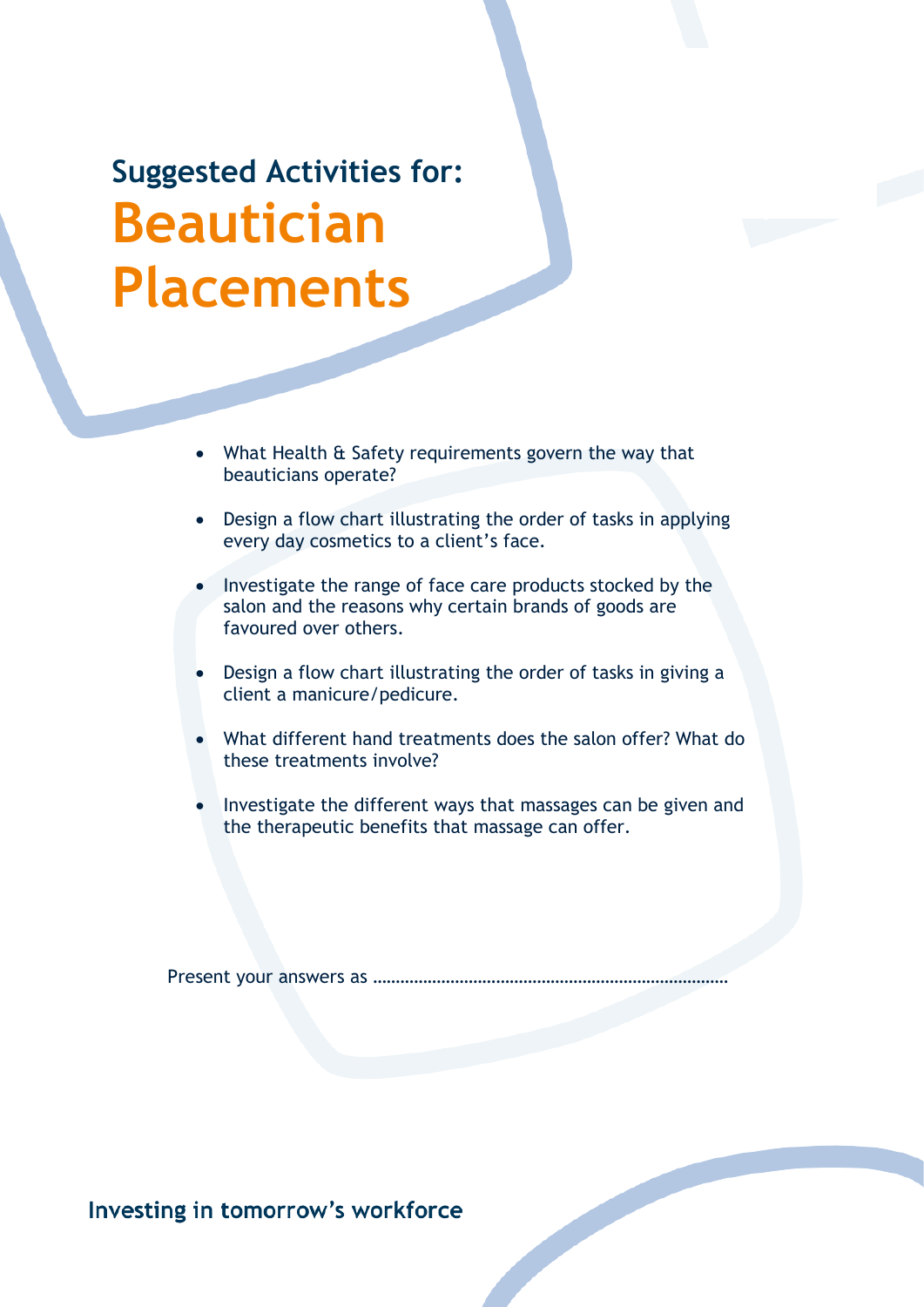<span id="page-6-0"></span>**Suggested Activities for: Building Trades Placements**

- Investigate the effect that the weather has on building trades.
- Investigate the materials used on a building site and the ways in which these are ordered and stored.
- Investigate the factors involved in pricing a job eg building a wall.
- Investigate the factors that influence the strength of brick structures.
- Investigate how the construction industry schedule the projects they work on.
- Investigate the types of paint/timber/bricks available and when each type is used.
- Find out how domestic wall coverings differ from commercial wall coverings.
- Investigate the extent that plumbing is detective work as opposed to a job following directions and plans.
- Describe the importance of customer care and service to a builder/plumber and his/her clients?

Present your answers as ……………………………………………………………………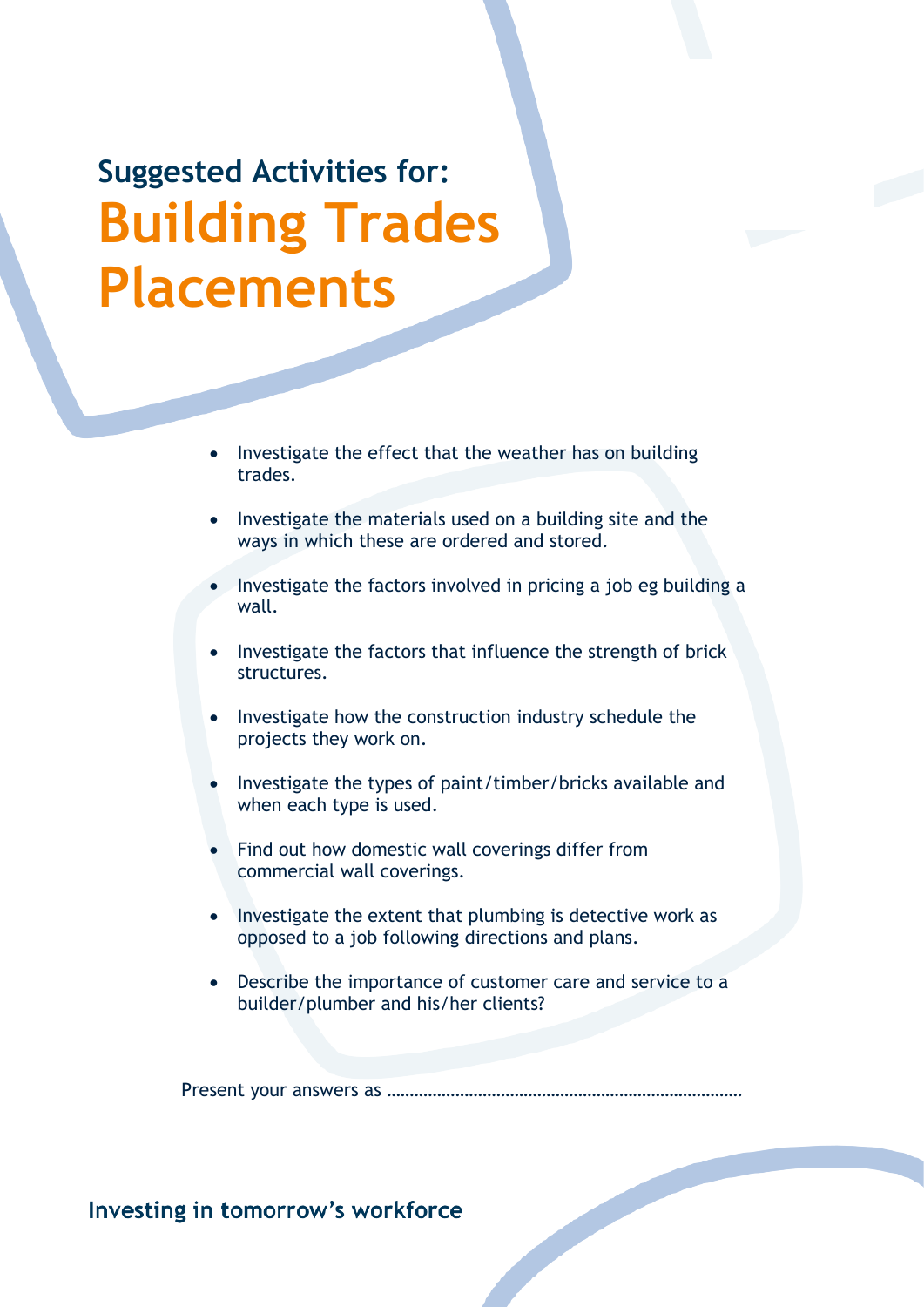<span id="page-7-0"></span>**Suggested Activities for: Catering Placements**

- Investigate the ways that the foods/meals are prepared to achieve their distinctive flavours and textures.
- Investigate how businesses cater for the needs of customers with food allergies or intolerances.
- Investigate how businesses ensure that the right amount of food is available for sale/consumption each day.
- What measures are taken to ensure the health and safety of people working in the kitchen area?
- Investigate the different processes involved from food production to consumption.
- Select two or three food products and examine their nutritional value. Take into consideration the different ingredients and the way the food products are cooked.
- Investigate the food regulations that have to be observed in the preparation and serving of food.
- Investigate the factors to consider when designing an industrial kitchen and the tools and equipment the kitchen should contain.

Present your answers as ……………………………………………………………………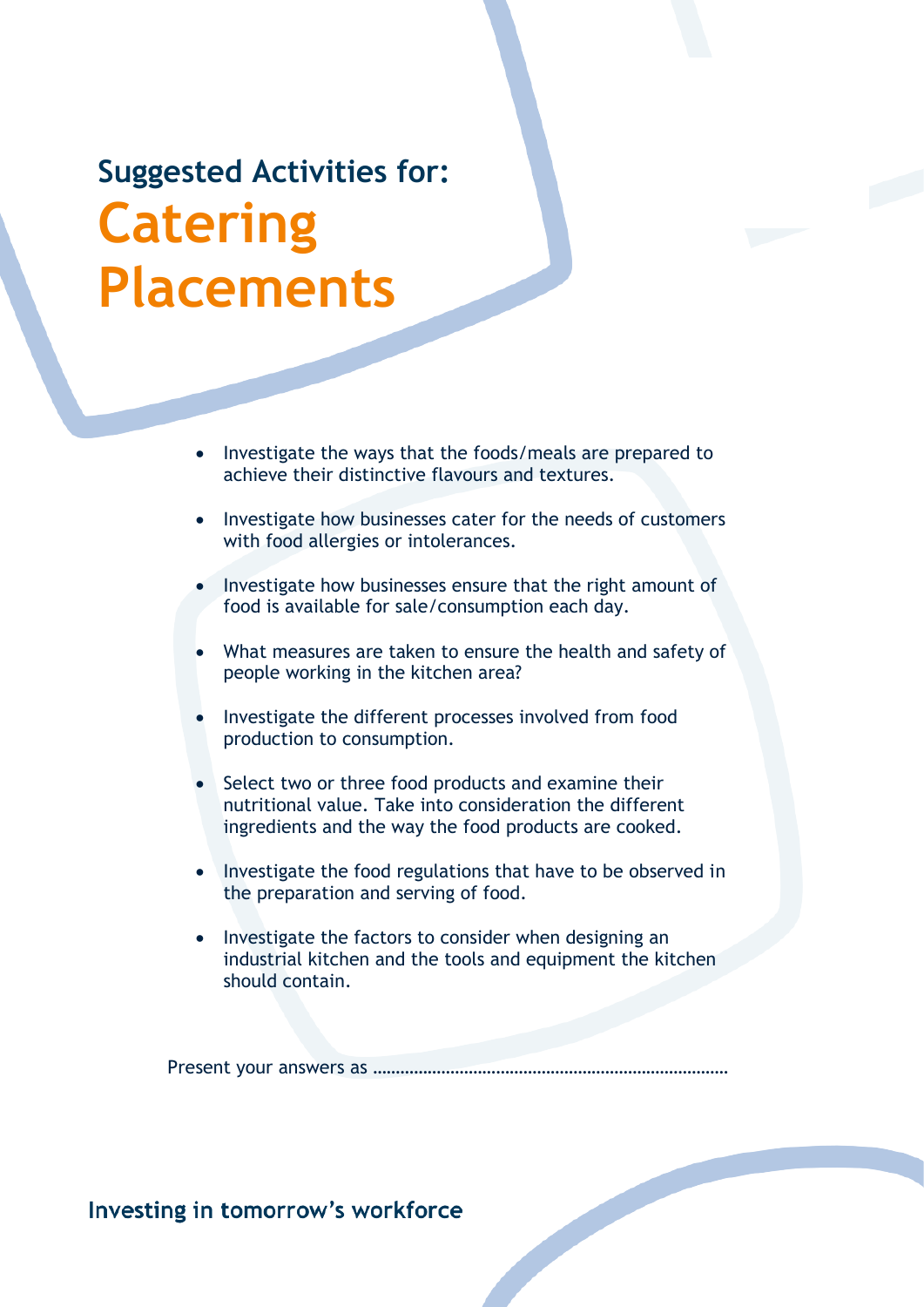# <span id="page-8-0"></span>**Suggested Activities for: Childcare Placements**

- Investigate how the age of a child dictates the type of care and activities provided by the childcare centre.
- What legal and regulatory issues does the childcare centre have to adhere to and how does the centre illustrate that it adheres to these requirements?
- How does the childcare centre ensure the health and safety of the children in its care?
- Investigate the checks that are made on prospective employees before they join an organisation and find out why these checks are necessary.
- Design a weekly programme for a child in a childcare centre.

Present your answers as ……………………………………………………………………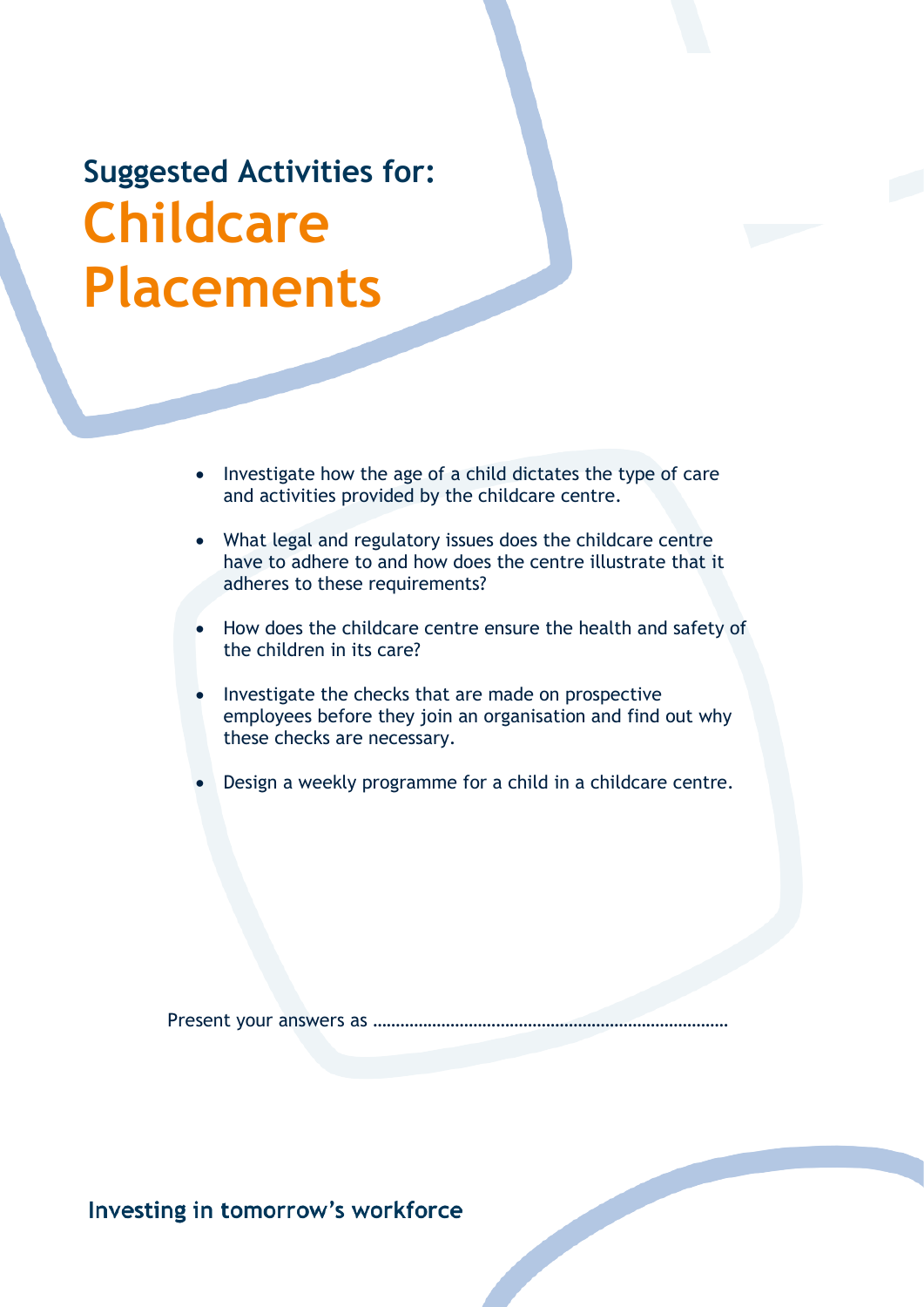<span id="page-9-0"></span>**Suggested Activities for: Construction & Design Placements** 

- What technical information is needed to design and plan structures and where is this information obtained?
- What are the important factors when deciding on the size and shape of a structure?
- Find out about the different types of surveying.
- Investigate the impact that technology has had on the construction & design industry over the last fifteen years.
- Investigate the stages of the design process.
- Investigate the stages of the planning process.

Present your answers as

……………………………………………………………………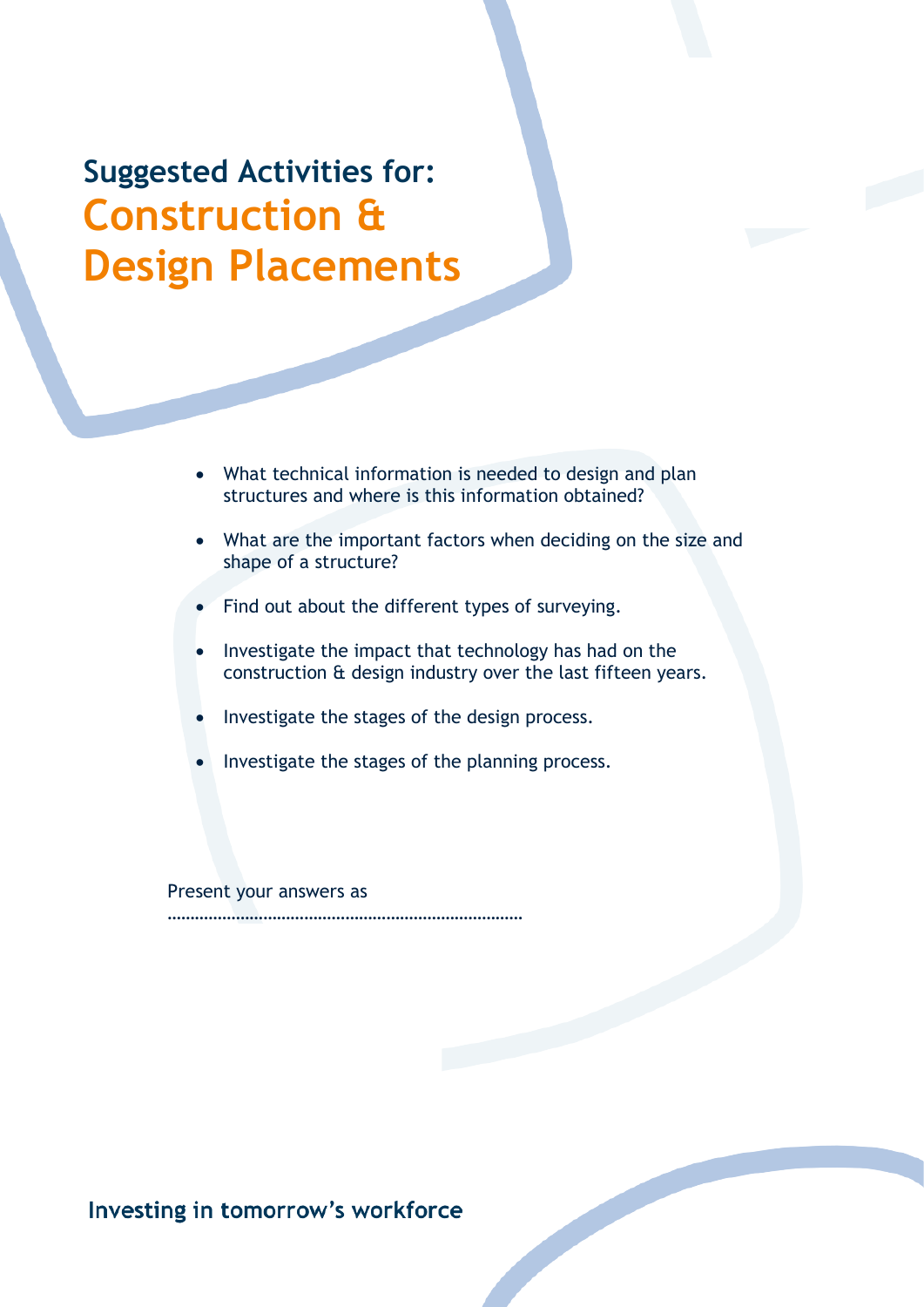# <span id="page-10-0"></span>**Suggested Activities for: Dentistry Placements**

- Investigate how a dental surgery keeps track of clients' dental records and appointments.
- How do dental practices ensure hygiene is maintained?
- Find out about the various dental problems people have.
- Describe the roles of the dental staff.

Present your answers as ……………………………………………………………………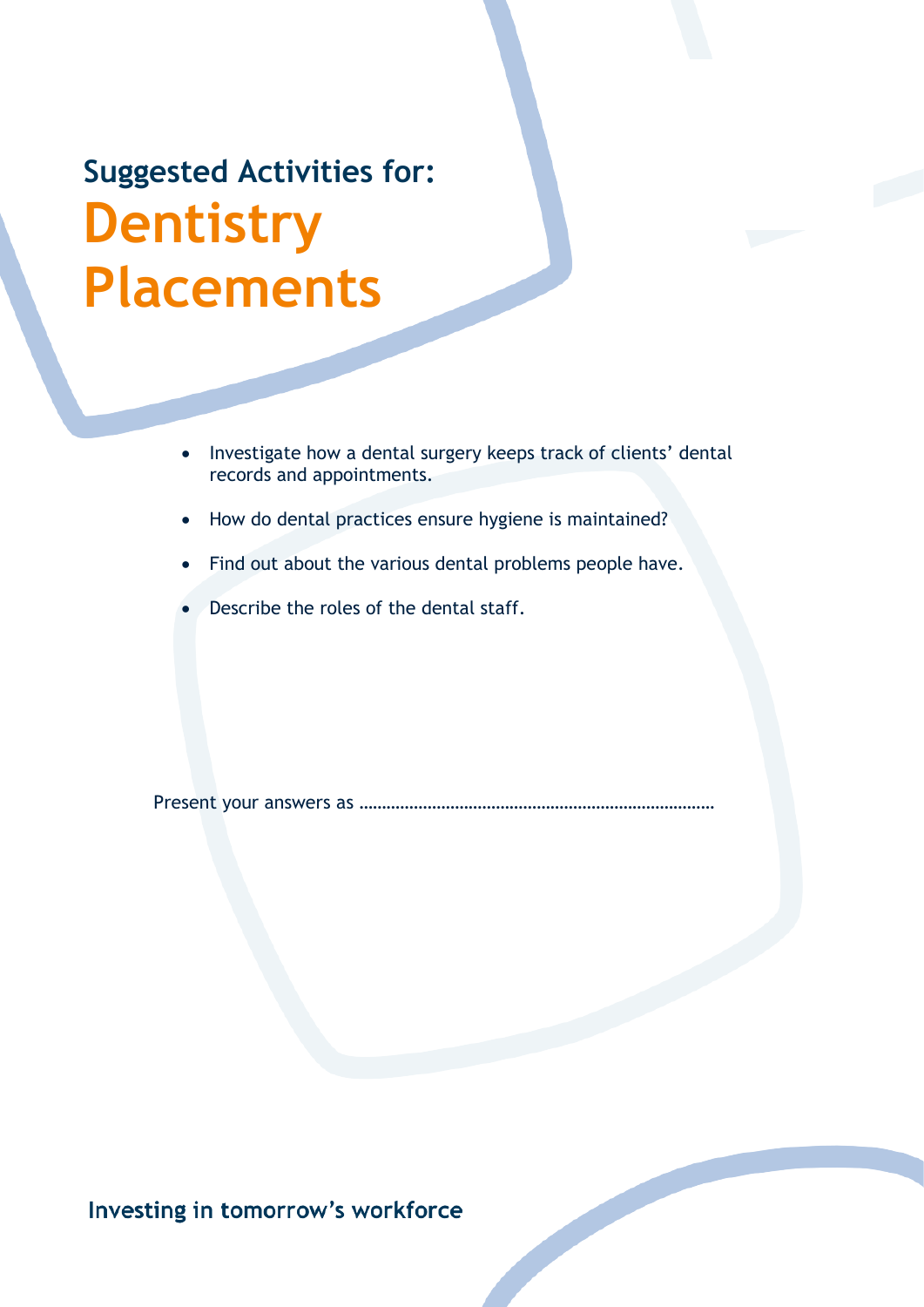# <span id="page-11-0"></span>**Suggested Activities for: Engineering Placements**

- What developments have influenced engineering during the last decade?
- Investigate how the design of an object/piece of equipment has changed over time.
- Describe one process that takes place within the engineering company.
- Describe the role of your supervisor.

Present your answers as ……………………………………………………………………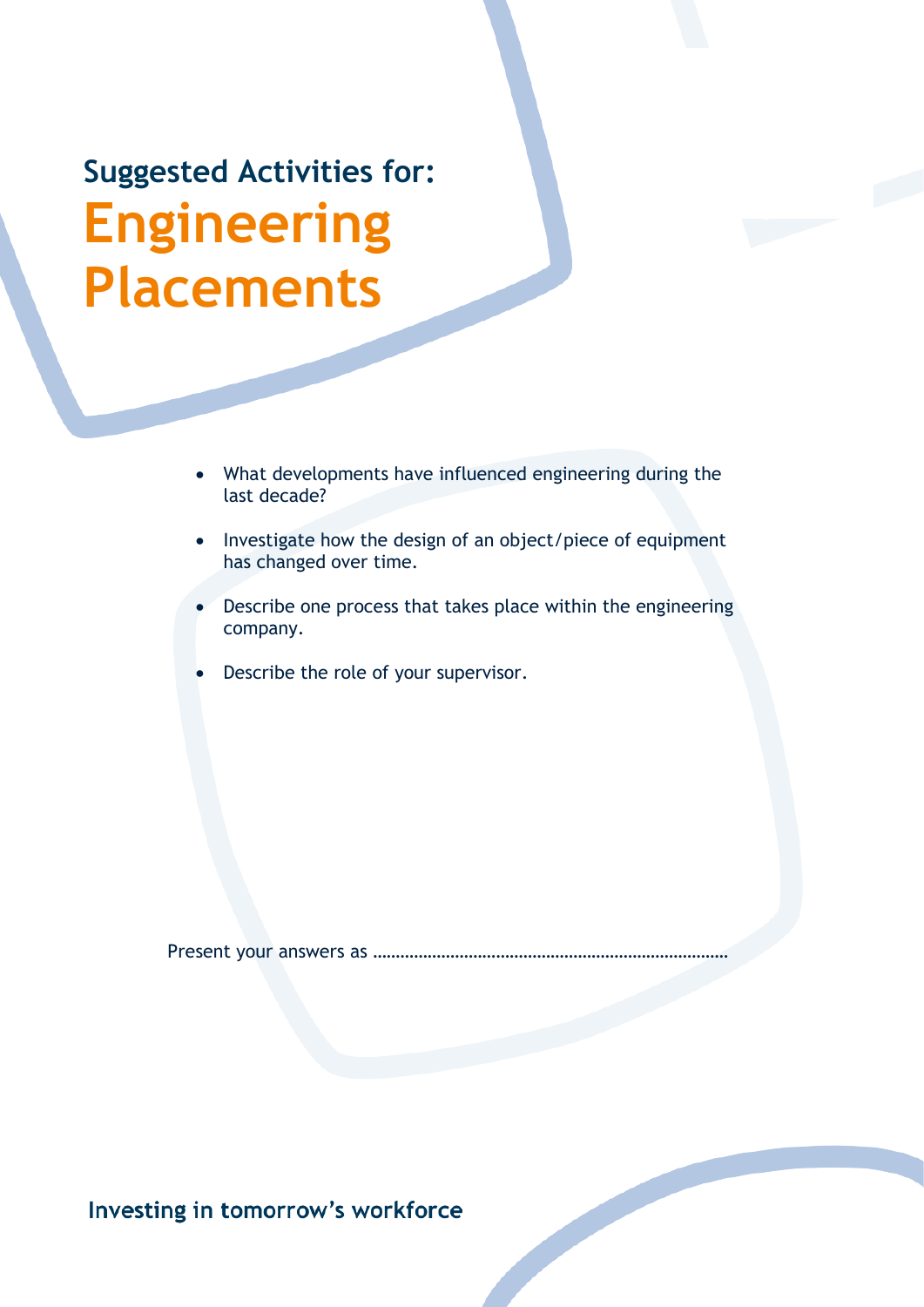#### <span id="page-12-0"></span>**Suggested Activities for: Financial Institutions Placements**

- How does the financial institution measure the way its products and staff satisfy its customers' needs?
- Find out how the company's services have changed over the last decade and the reasons for these changes.
- Investigate the different ways that the organisation ensures customers' information is kept secure and confidential.
- Investigate how the basic current account has changed over recent years and the reasons for this. How have these changes affected the work of financial staff.
- Investigate the ways that the financial institution in which you are working satisfies the needs of people your age.
- How innovative are the financial institution's products/services and the delivery of these?
- Find out the type of financial advice that bank staff can give customers.
- What information can customers get about managing their financial matters and how accessible is this information?

Present your answers as ……………………………………………………………………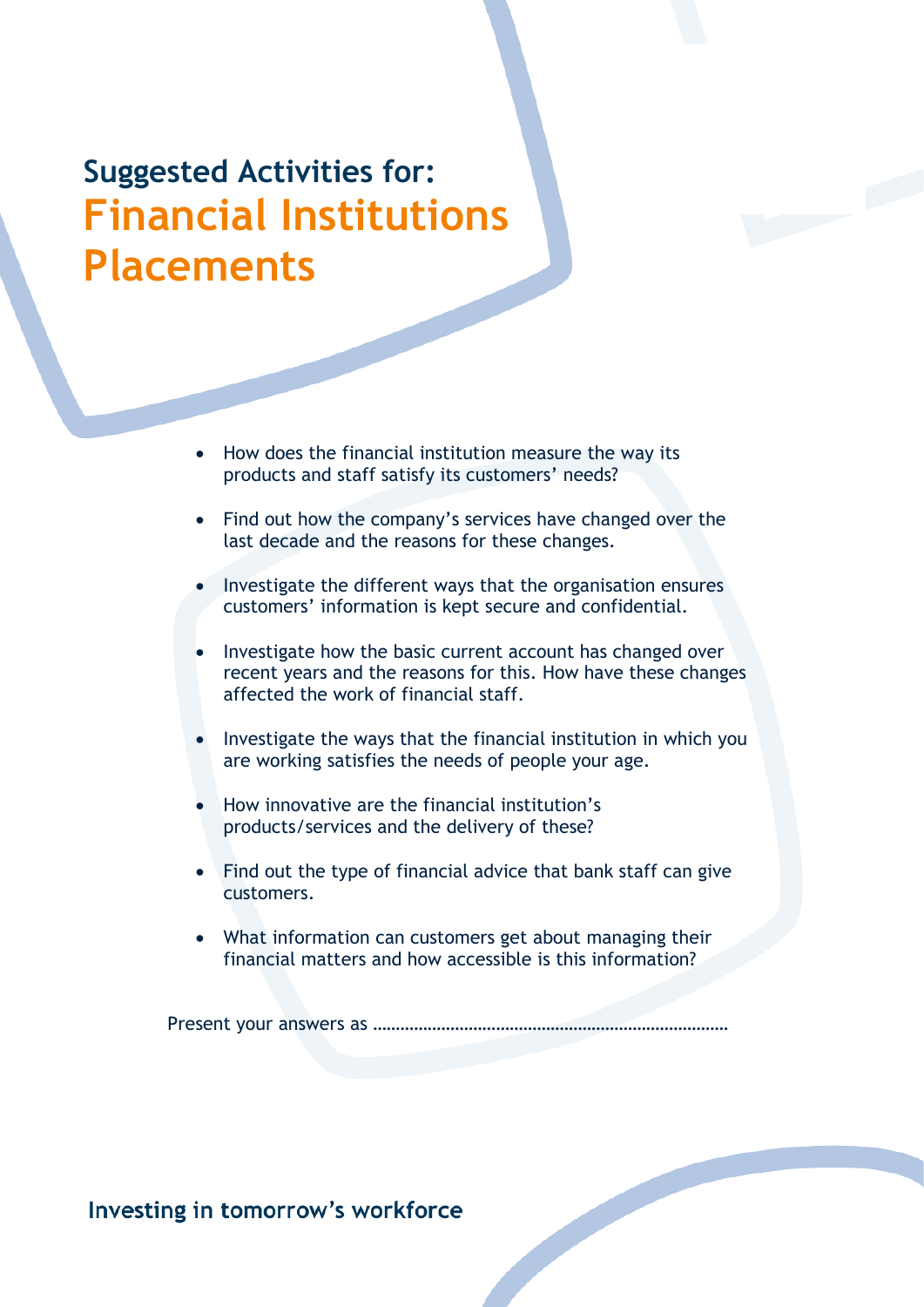# <span id="page-13-0"></span>**Suggested Activities for: Floristry Placements**

- Suggest flowers you might use and the designs you might follow to create a floral arrangement for a special occasion eg wedding.
- Investigate how florists select which flowers to use and where they are obtained.
- Find out which flowers sold in the florists are grown in Britain and which are grown overseas. How does where the flowers are grown affect the price a customer pays?
- What factors affect the price of flowers sold in a shop?
- Investigate methods of keeping flowers fresh.

Present your answers as ……………………………………………………………………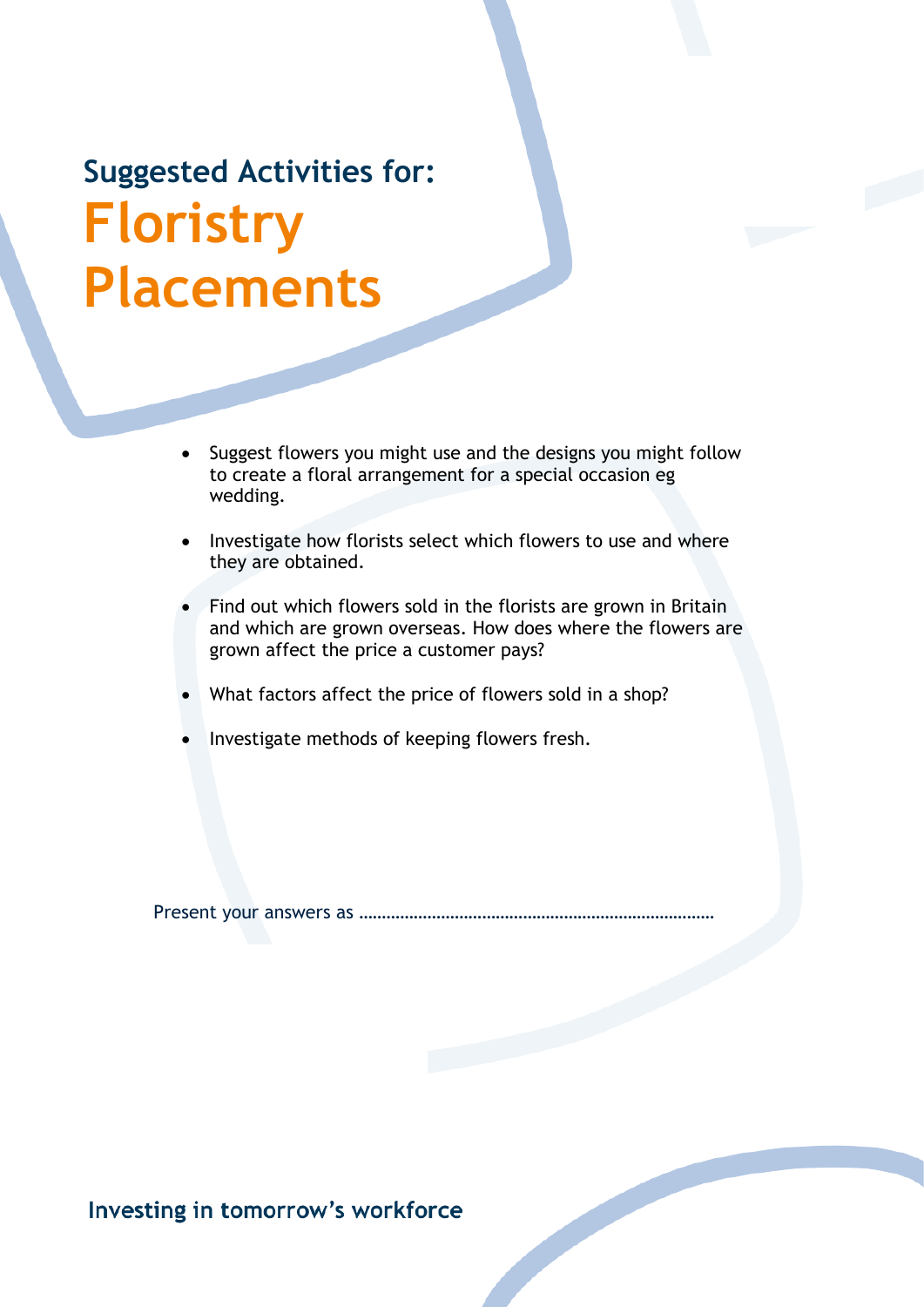<span id="page-14-0"></span>**Suggested Activities for: Generic Business Placements**

- Investigate how staff are welcomed into the company how they learn about the company and how they become familiar with their tasks and how the company operates.
- Investigate the checks that are made on prospective employees before they join an organisation and find out why these checks are necessary.
- Investigate the ways in which the company informs customers about its products/services.
- Investigate the ways the company tries to keep its existing customers and attract new ones.
- Investigate how the internet has influenced the way the business operates.
- Investigate how technology has changed the way the business has operated over the last few years.
- Investigate how many different departments/people are involved in providing and delivering products/services to customers.
- Investigate the use of bar codes on product labels.

Present your answers as ……………………………………………………………………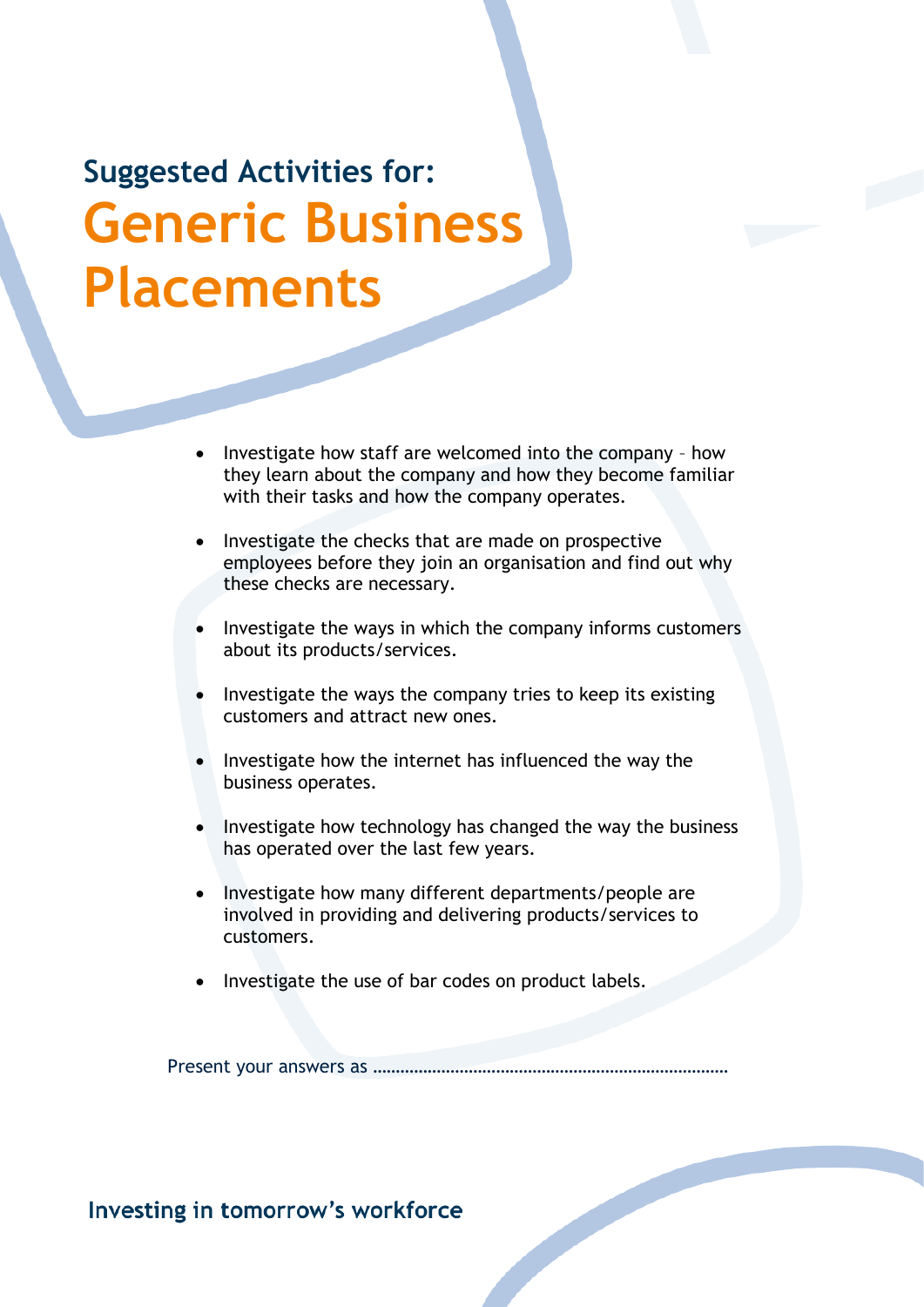<span id="page-15-0"></span>**Suggested Activities for: Ground Staff Placements**

- How do different types of playing surfaces (real grass, Astroturf, hard surfaces etc) affect the work undertaken by the ground staff?
- What equipment do ground staff use and how does this helps them perform their tasks?
- Describe the role of your supervisor.

Present your answers as ……………………………………………………………………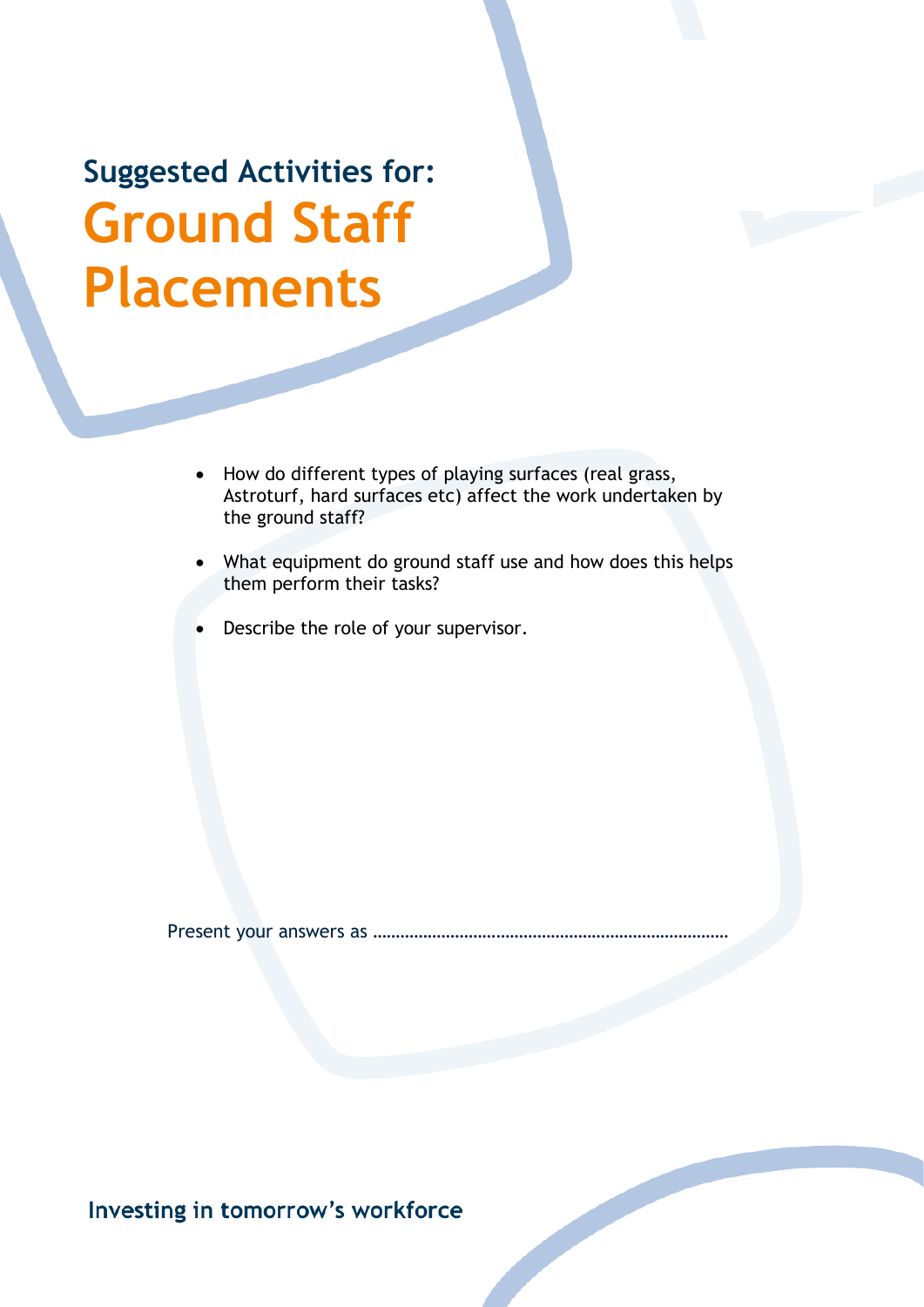<span id="page-16-0"></span>**Suggested Activities for: Hairdressing Placements**

- Find out how hairstylists decide which hairstyles suit different facial features/types.
- Investigate the health and safety requirements needed in the salon. Whom they are designed to protect?
- Research the ingredients of different shampoos and conditioners used in the salon and find out how the ingredients clean and condition different hair types.
- Investigate which qualifications are required to become a hairdresser.
- Describe a typical day for a hairdresser in the salon in which you are working.

Present your answers as ……………………………………………………………………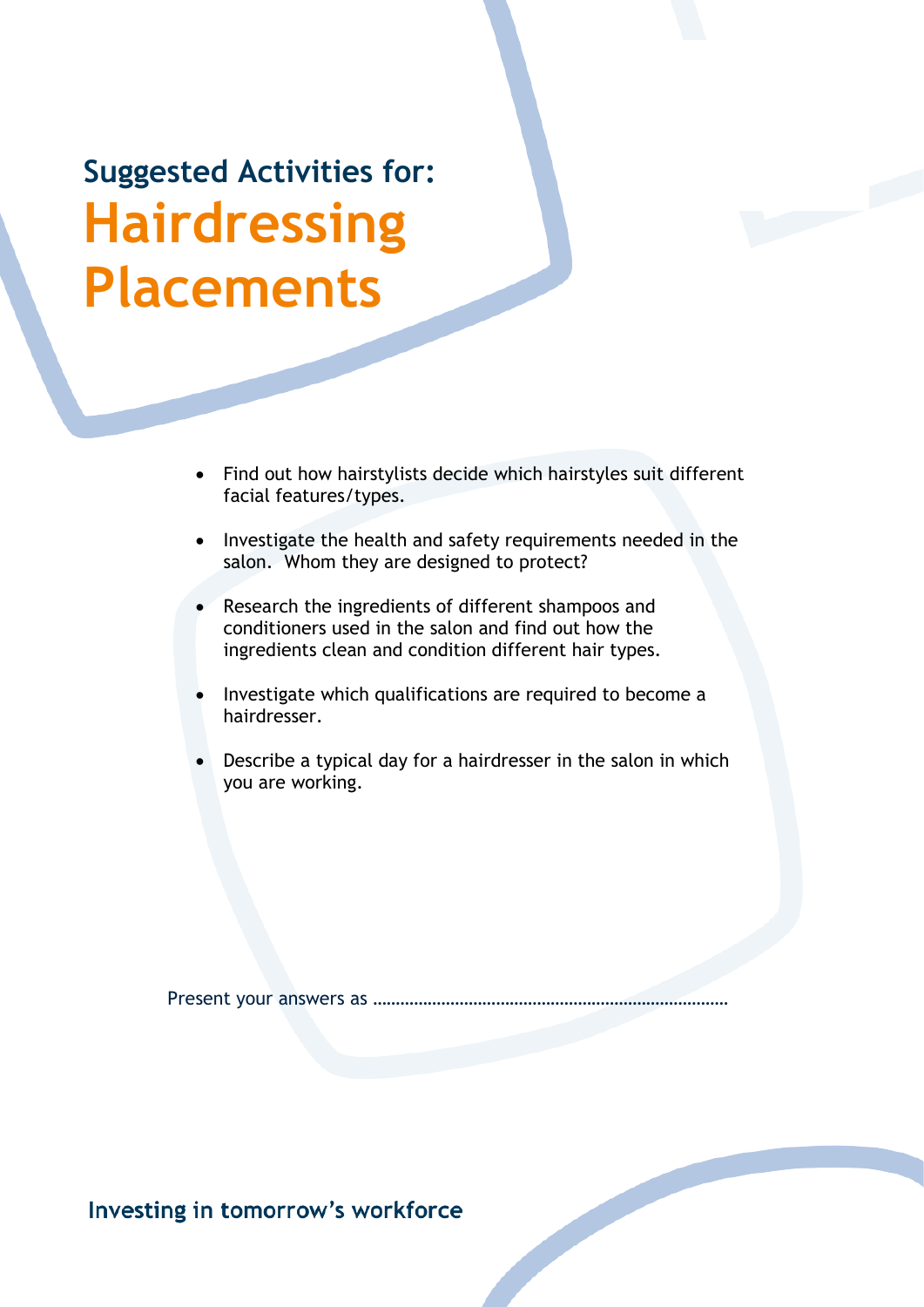**Suggested Activities for: Health Care Placements**

.

- Investigate how the hospital is organised. Which departments have a patient focus and which have an administration focus?
- Find out what different agencies/organisations are involved in providing health care in your local area.
- How important are the support and ancillary staff of a hospital/surgery in the running of the business and the care of the patients?
- Investigate how cleanliness and hygiene are maintained within the hospital/surgery.
- Investigate the way the pharmacy administers its drug supplies and how drugs are dispensed to the patients.
- Investigate the types of work/activities undertaken by voluntary workers and the part voluntary workers play in the smooth running of a hospital.
- Select an illness/ailment/injury and investigate the possible causes.
- Investigate how a hospital manages to feed large numbers of patients all at once.

Present your answers as ……………………………………………………………………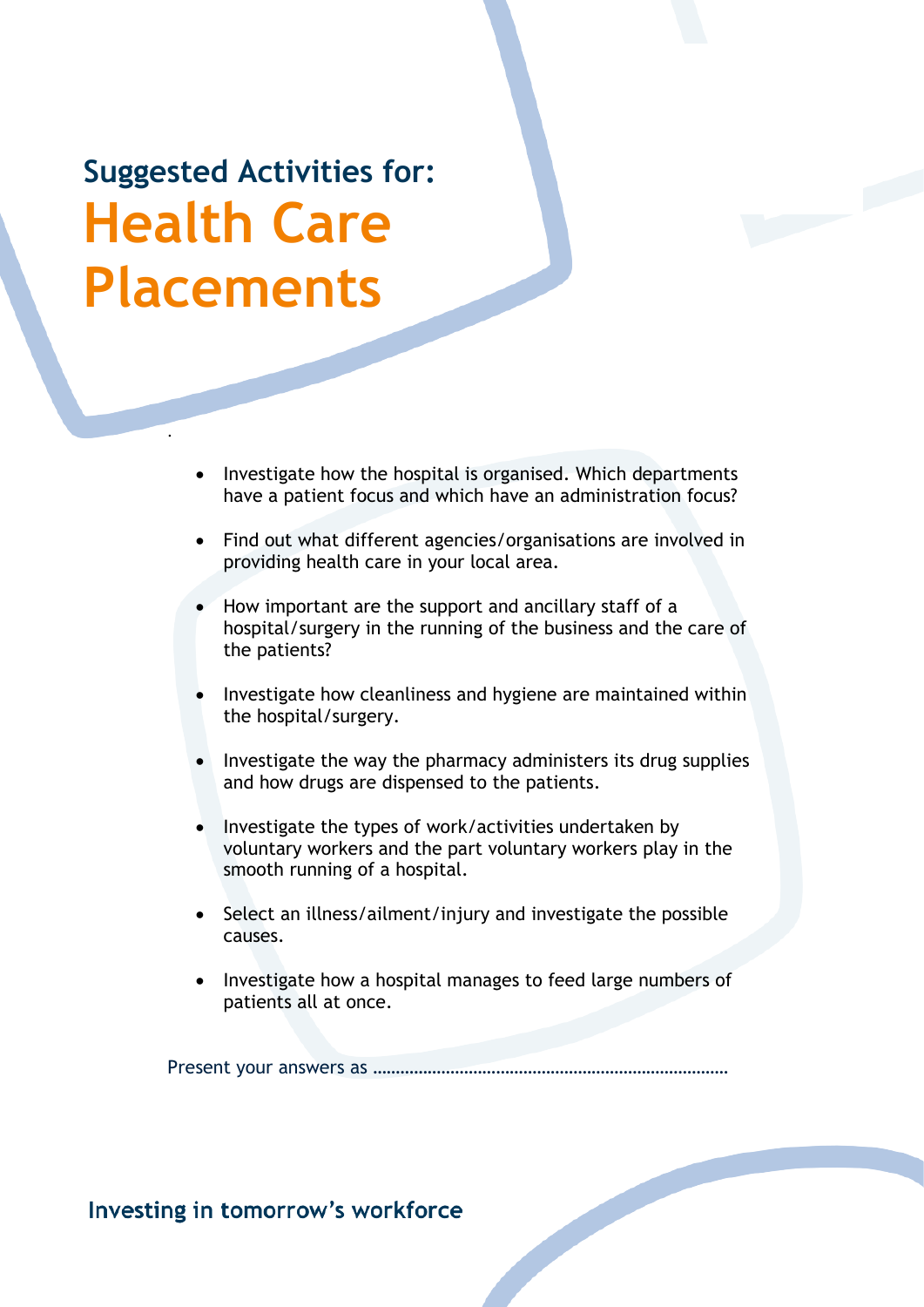<span id="page-18-0"></span>**Suggested Activities for: Horticulture / Garden Care Placements** 

- Investigate the impact that soil variation has on the plants grown and sold at a nursery/garden centre.
- Investigate the different factors that influence the success of a nursery/garden centre.
- Investigate the way that garden centres have diversified over recent years. What trends have led to this diversification?
- Investigate the type of plants that can be grown in tubs and plan three different tub planting schemes.
- Find out what advice should be given to someone who is interested in maintaining neat flowerbeds.
- Find out about the last two innovative products that have been introduced to the product line. How have they been accepted by the customers?

Present your answers as ……………………………………………………………………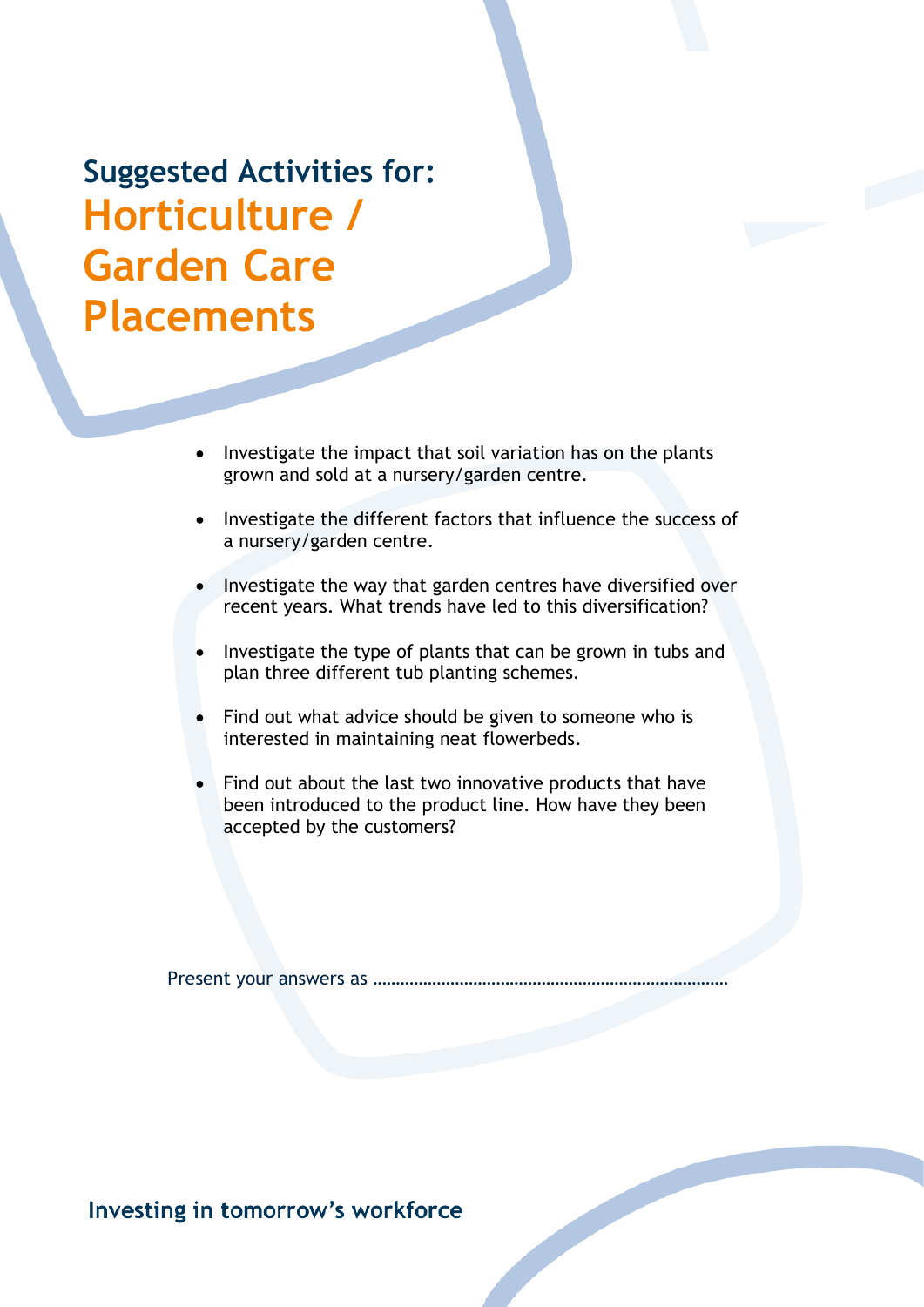#### <span id="page-19-0"></span>**Suggested Activities for: Hotel Placements**

- Investigate how the hotel caters for the needs of its disabled and elderly customers.
- Investigate how the hotel caters for the 24-hour needs of its customers.
- How do the qualities needed by the reception staff differ from those of other hotel areas/departments eg housekeepers, restaurant and porterage staff?
- Investigate how the housekeeping department is organised. What factors influence the number of housekeeping staff required and the tasks they undertake?
- Investigate the ways that the different hotel departments ensure that the guests' stay at the hotel is enjoyable.
- Plan a business function for 20 delegates attending a two-day conference at the hotel.

Present your answers as ……………………………………………………………………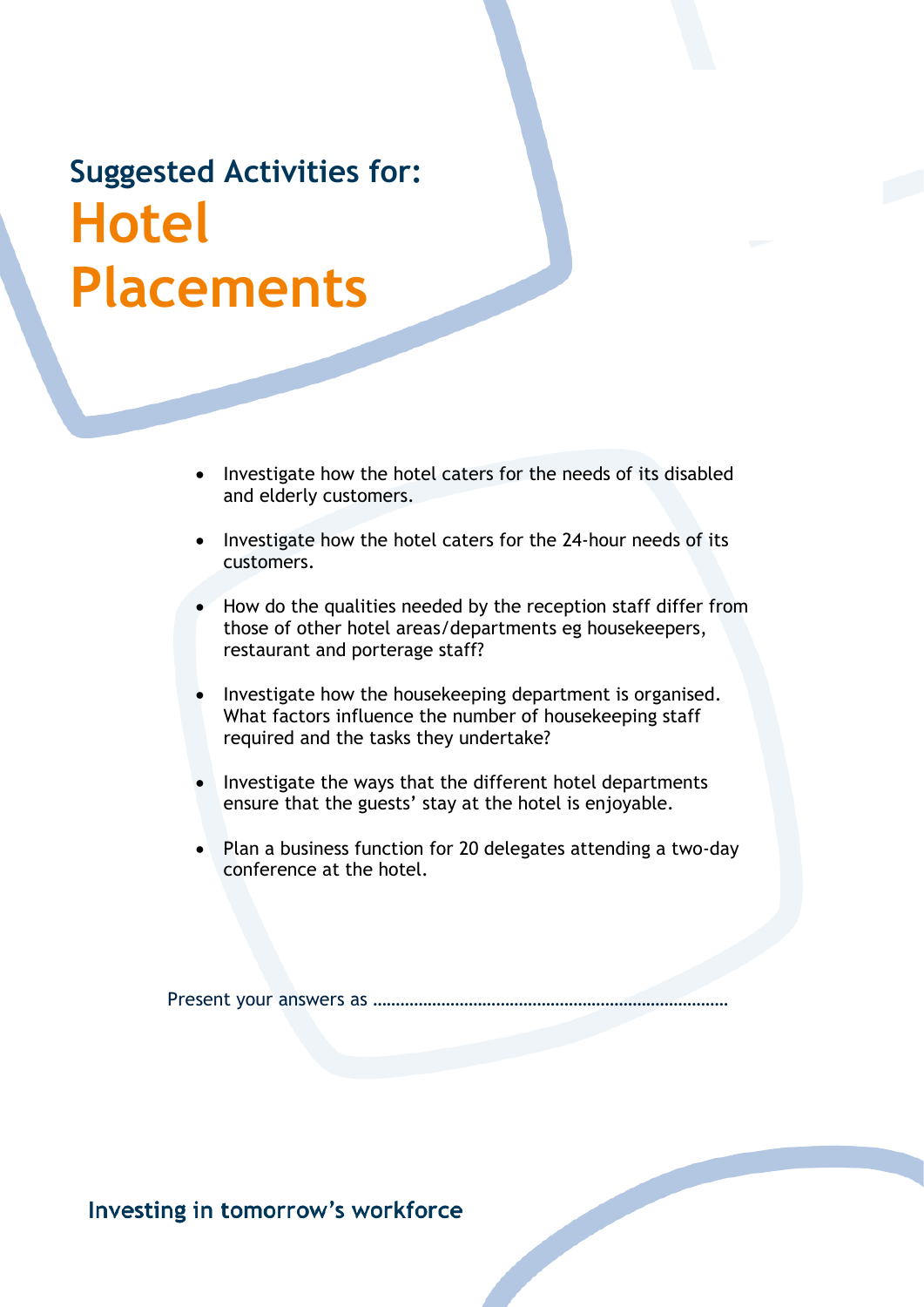#### <span id="page-20-0"></span>**Suggested Activities for: ICT Placements**

- Investigate how your company uses and benefits from information technology.
- Investigate how technology is changing the way organisations and individuals operate.
- Identify and describe simple problems and their solutions (eg no power) that may occur in a technology system (eg a PC).
- Investigate the use of digital media for communications in a range of business contexts.

Present your answers as ……………………………………………………………………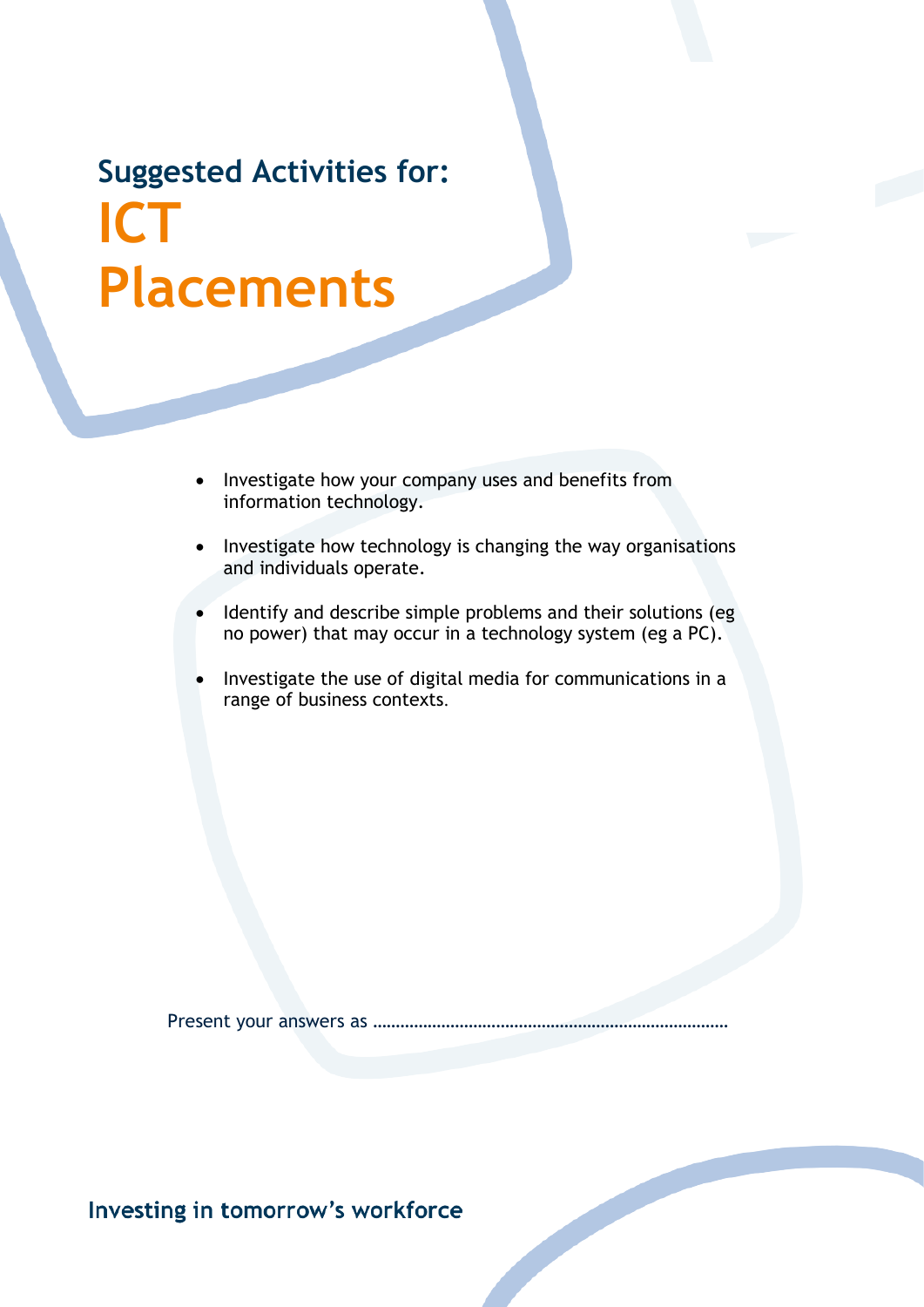<span id="page-21-0"></span>**Suggested Activities for: Journalism Placements**

- How does radio or TV news reporting differ from newspaper reporting?
- What is the role and purpose of 'free papers' and how do they get the funds to operate?
- How does a local newspaper ensure that it represents a crosssection of the community it represents?
- How do journalists' own views of the world and events guide the way they report the news?
- Journalists are the key employees within a newspaper or magazine. Argue for or against this statement.
- Select a local celebrity or event and produce a short newsworthy article.

Present your answers as ……………………………………………………………………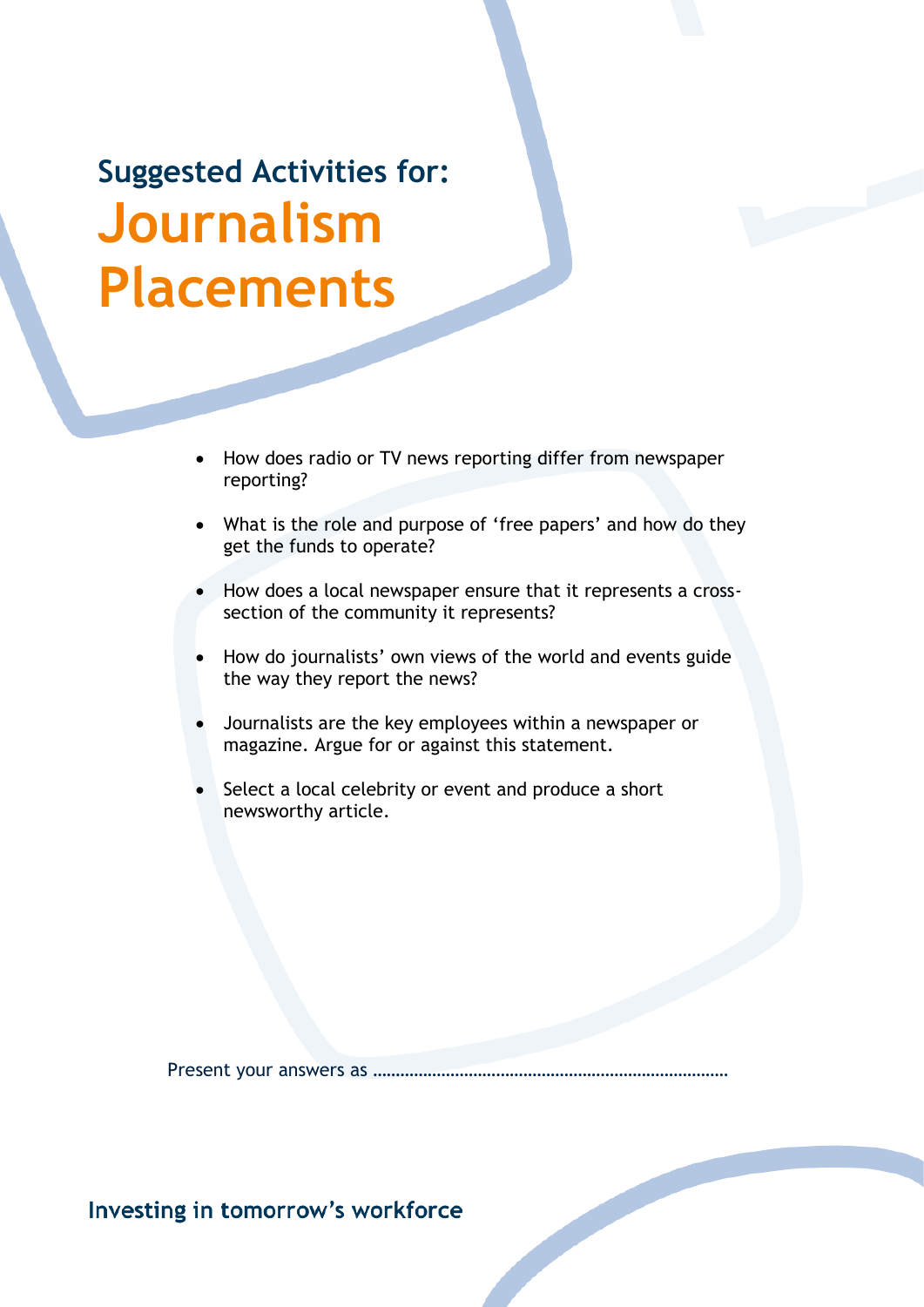# <span id="page-22-0"></span>**Suggested Activities for: Legal Placements**

- Where can people go to get legal advice?
- Find out how the work undertaken by legal executives differs from that carried out by solicitors.
- What is involved in making a will?
- When should people make their wills?
- Select an activity undertaken by a legal professional and investigate the different tasks that need to be completed and the impact of these on the duration of the activity and the costs passed on to the client.

Present your answers as ……………………………………………………………………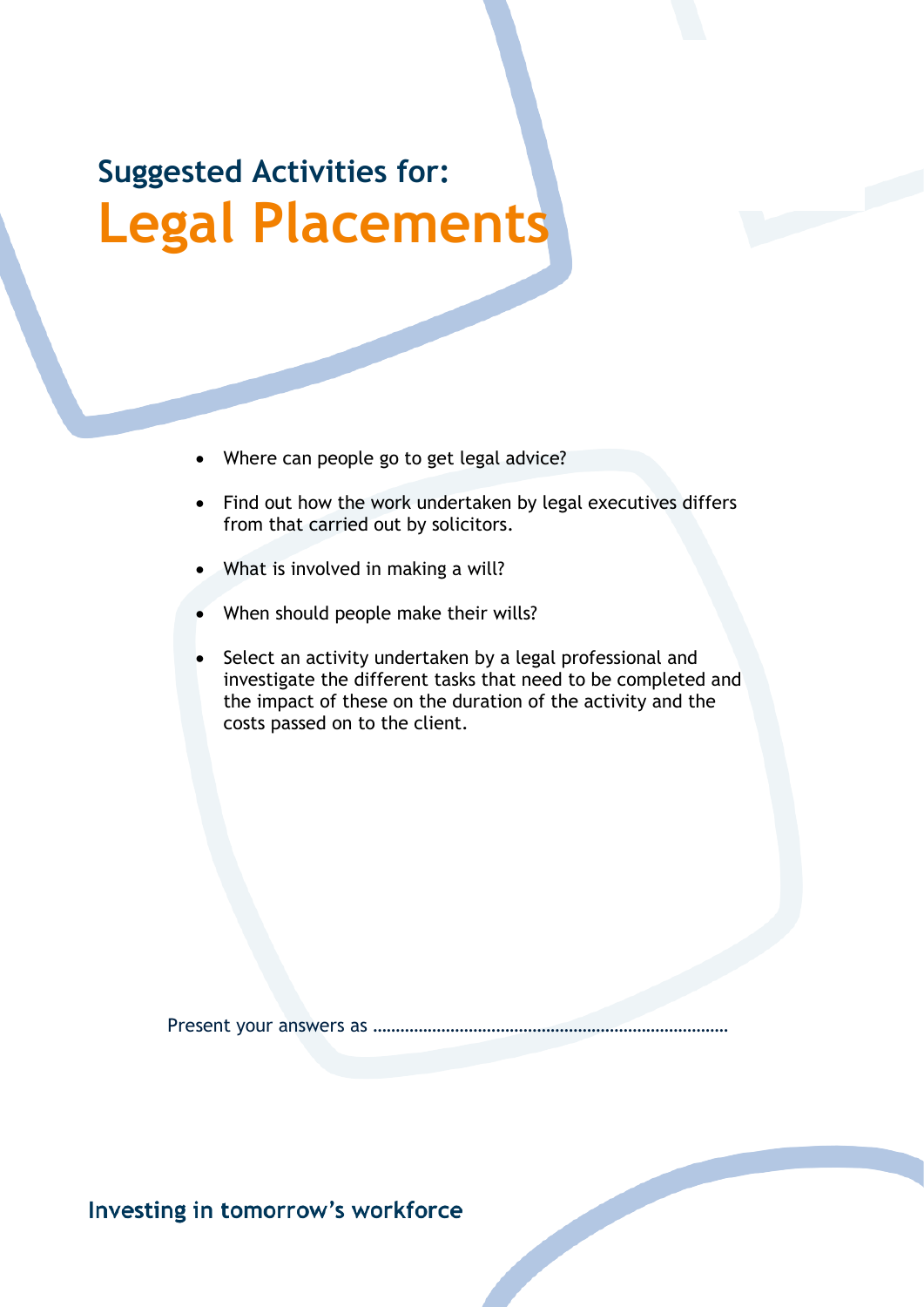<span id="page-23-0"></span>**Suggested Activities for: Local Government Placements** 

- How does the local authority help the needy, the homeless, the elderly, the infirm and the unemployed in your local community?
- Select two jobs within your local authority and find out all you can about them.
- Find out how many local authority departments serve your local community.
- Investigate the type of events that are sponsored by your local community.
- Find out what services the local authority is legally obliged to provide??
- What impact and say do people of your age have in the direction and work of the local authority and the services it provides?

Present your answers as ……………………………………………………………………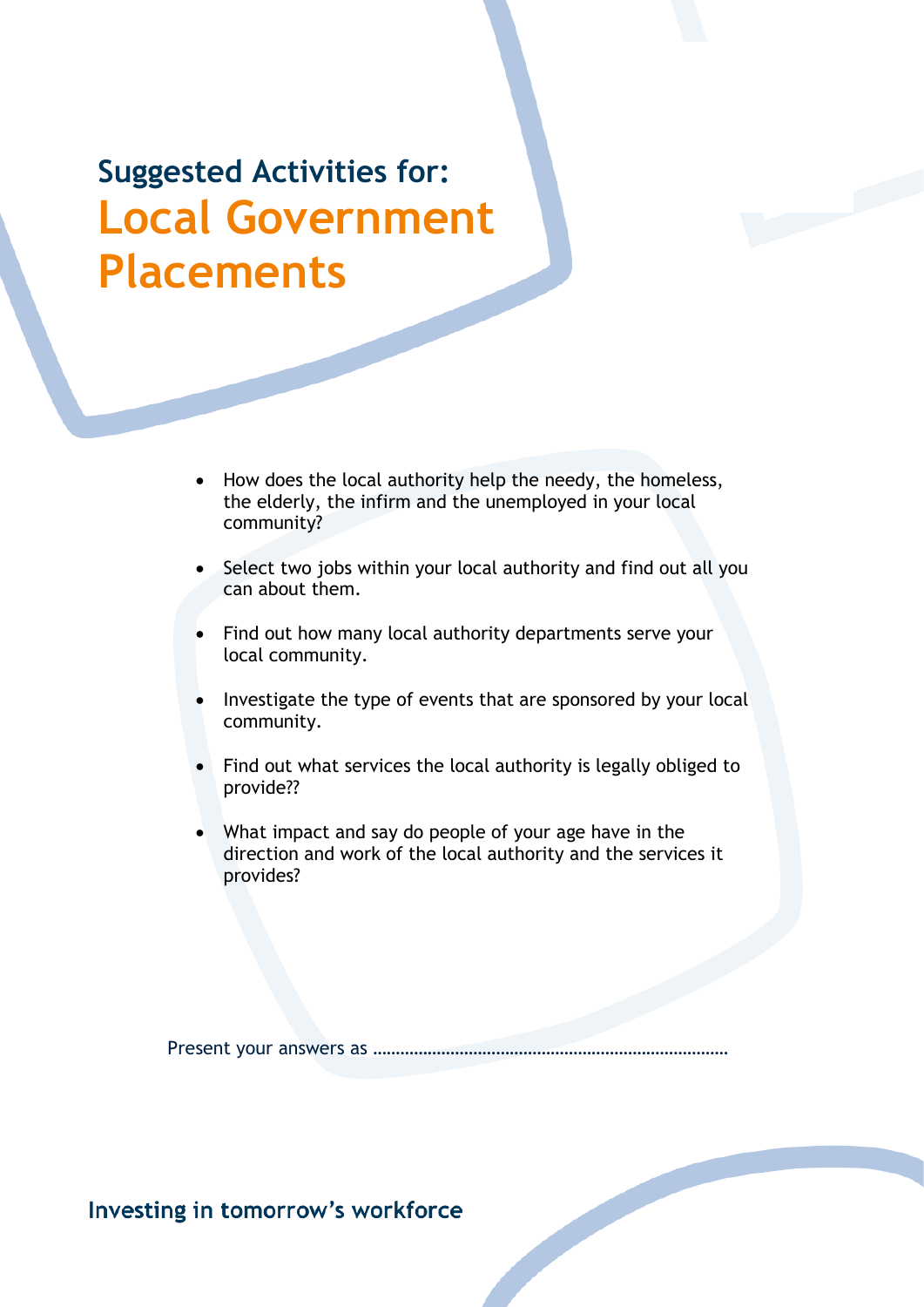<span id="page-24-0"></span>**Suggested Activities for: Manufacturing Placements**

- Investigate the importance of creativity and innovation in the manufacturing industry.
- How important is quality assurance in the manufacturing process – what happens to products that do not meet the quality criteria?
- Investigate the processes that are involved in the manufacture of a product. What factors influence this?
- Investigate the impact that the products manufactured by the company have on the consumer/business market.
- Investigate what the costs of manufacturing a product are.
- Investigate the potential health and safety hazards for staff working in the manufacturing plant/area and the measures taken to reduce these hazards.

Present your answers as ……………………………………………………………………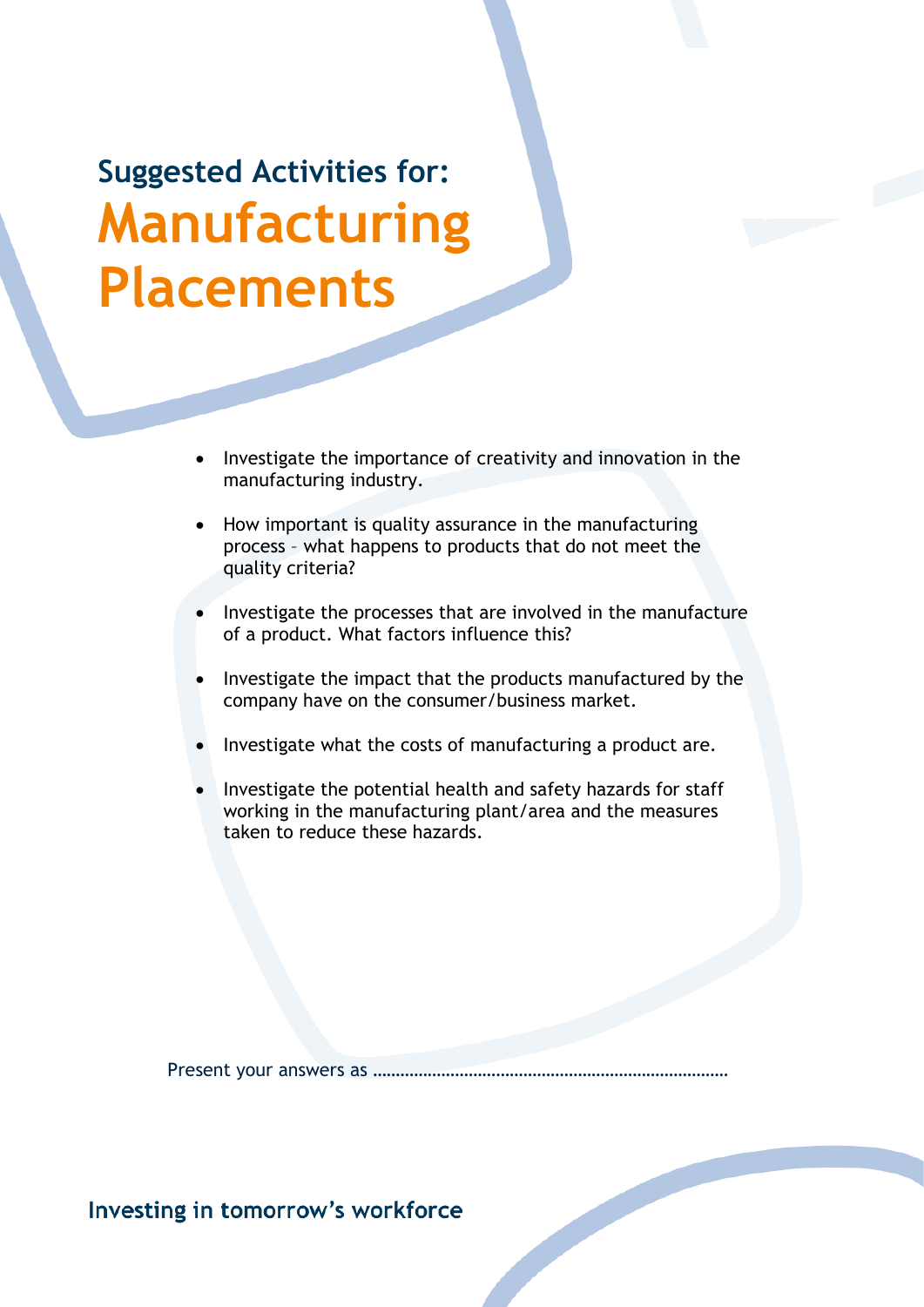#### <span id="page-25-0"></span>**Suggested Activities for: Media Placements**

- Describe two different organisations for each sector of the media industry. Explain what makes them different from each other.
- Identify a privately owned media organisation. Explain how its ownership differs from one publicly owned organisation, such as the BBC.
- Select one sector of the media industry. Identify and discuss a range of main job roles in that sector.
- From the one sector of the media industry that you have chosen, identify the different types of employment contracts that apply to the main job roles.
- Identify the different skills and qualifications needed for the main job roles in the media industry.
- Identify ways in which the organisation recruits people for jobs in the media industry.

Present your answers as ……………………………………………………………………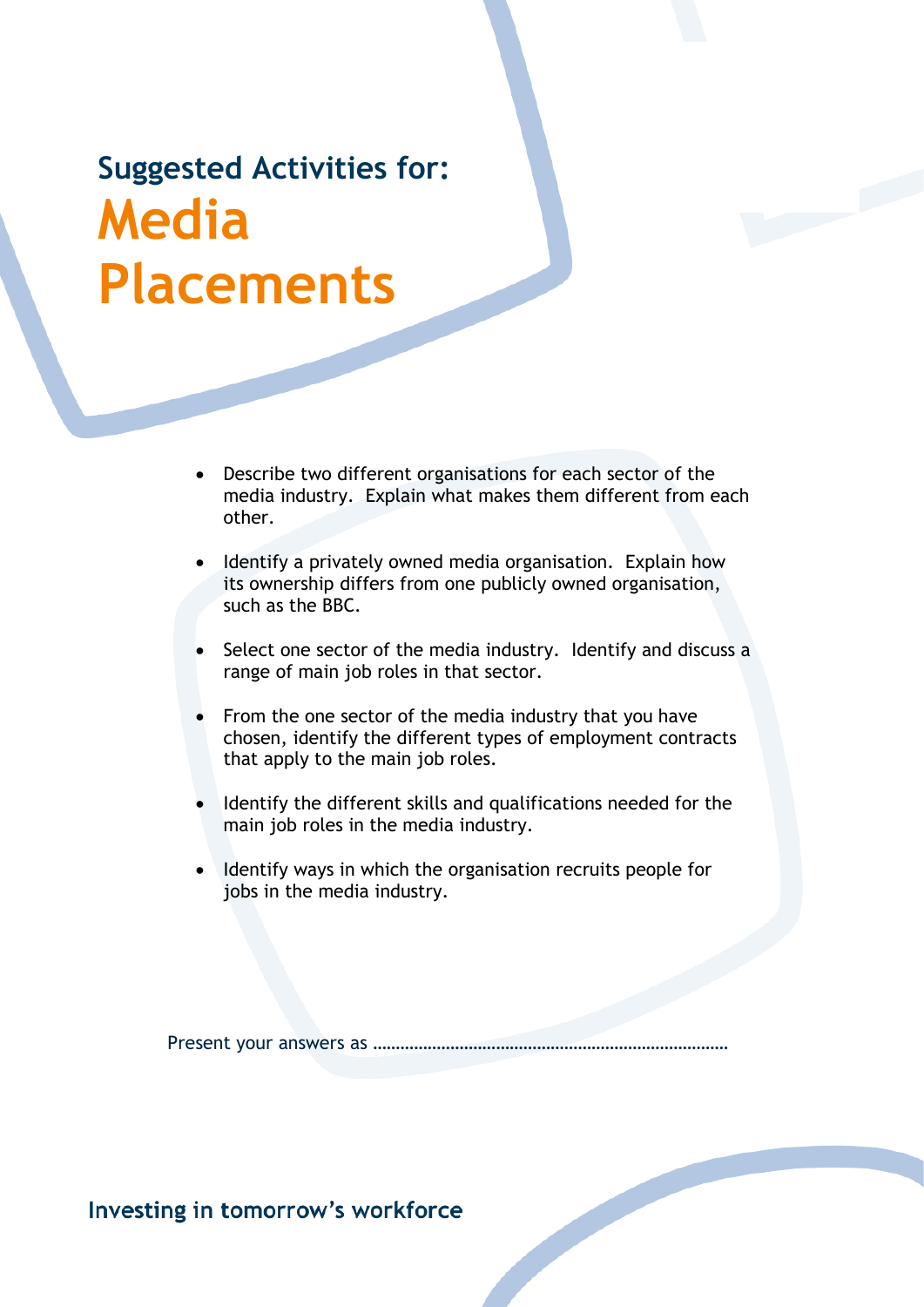#### **Suggested Activities for: Motor Vehicle Repair Placements**

- Investigate the diagnostic checks that are performed to determine different faults.
- Investigate the checks that are carried out on a vehicle/bike once the service/repair has been completed. Why are these checks done?
- Review the hazards in the body repairs/spray shop and the procedures and systems used to protect staff and customers from these.
- Investigate why car/bike manufacturers recommend that their cars/bikes be serviced at specific intervals.
- Investigate the differences between unleaded and diesel vehicle systems.
- Find out what parts are replaced in routine car/bike services and the reasons for this.
- Investigate how the components of an engine operate together.

Present your answers as ……………………………………………………………………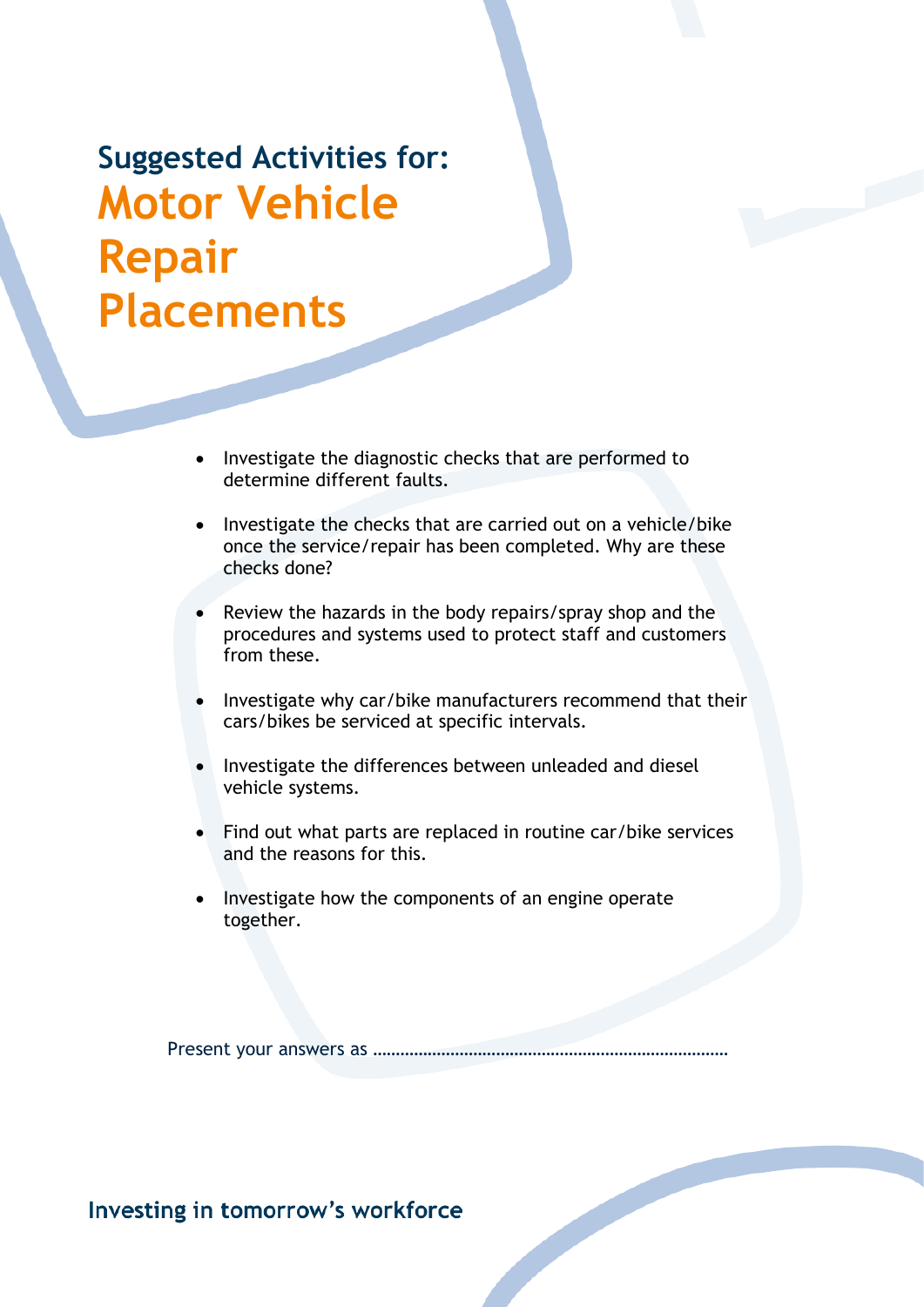<span id="page-27-0"></span>**Suggested Activities for: Nature & Conservation Placements** 

- Investigate the main factors that influence the conservation of the countryside.
- Find out how the natural heritage of your area has changed over the last two decades.
- How do the seasons influence the way in which the forest/nature area is managed?
- What procedures are in place to ensure that conservation and countryside laws and regulations are followed?
- How can the natural environment be used as a recreational resource and maintain its environmental heritage?

Present your answers as ……………………………………………………………………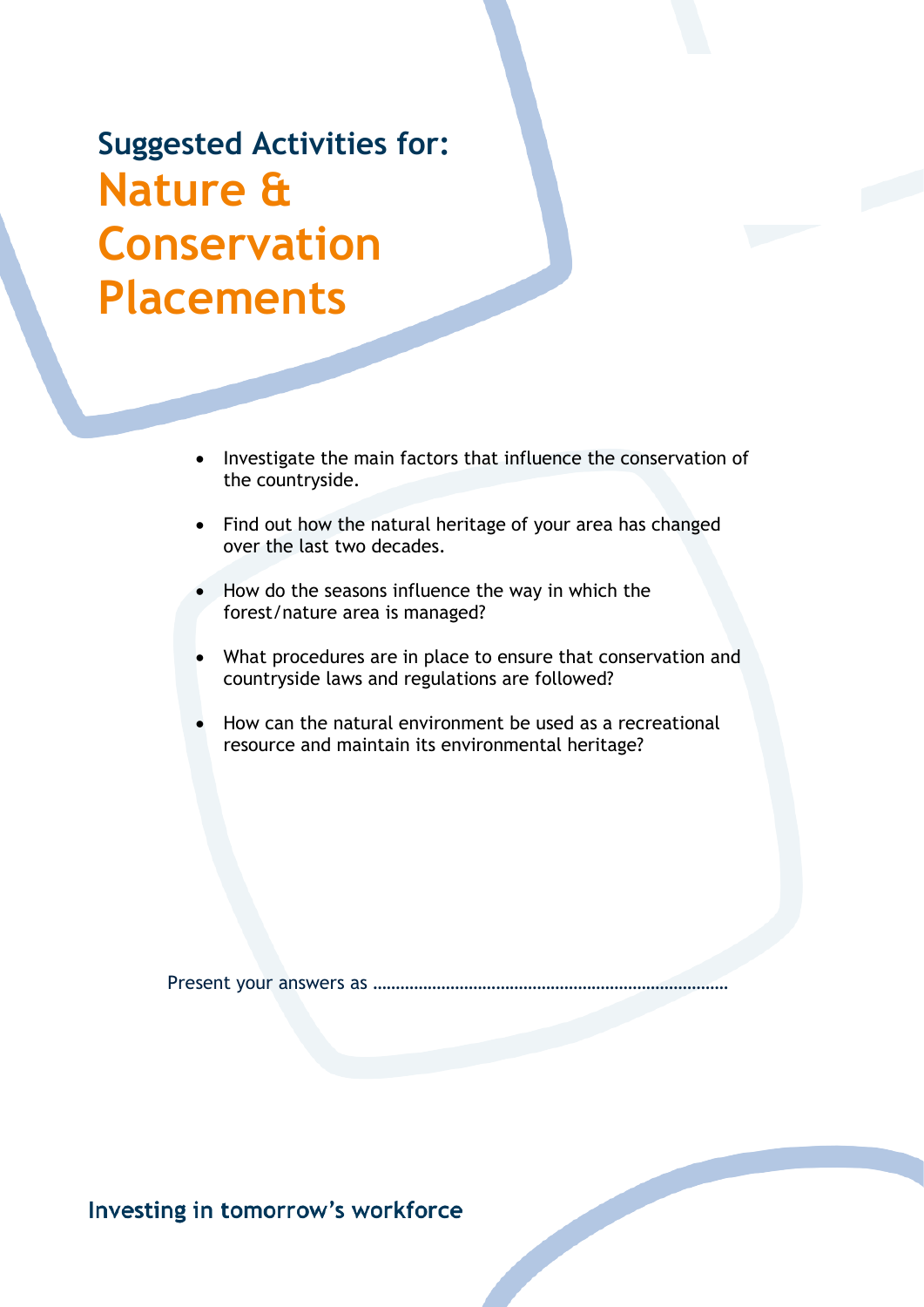# <span id="page-28-0"></span>**Suggested Activities for: Performing Arts Placements**

- Investigate the use of technology in choreographing dance.
- Investigate how lighting can change the atmosphere in the theatre.
- To what extent can information and communication technology (ICT) help in the theatre?
- Investigate how a production is planned.
- Describe the role of a member of the theatre crew.

Present your answers as ……………………………………………………………………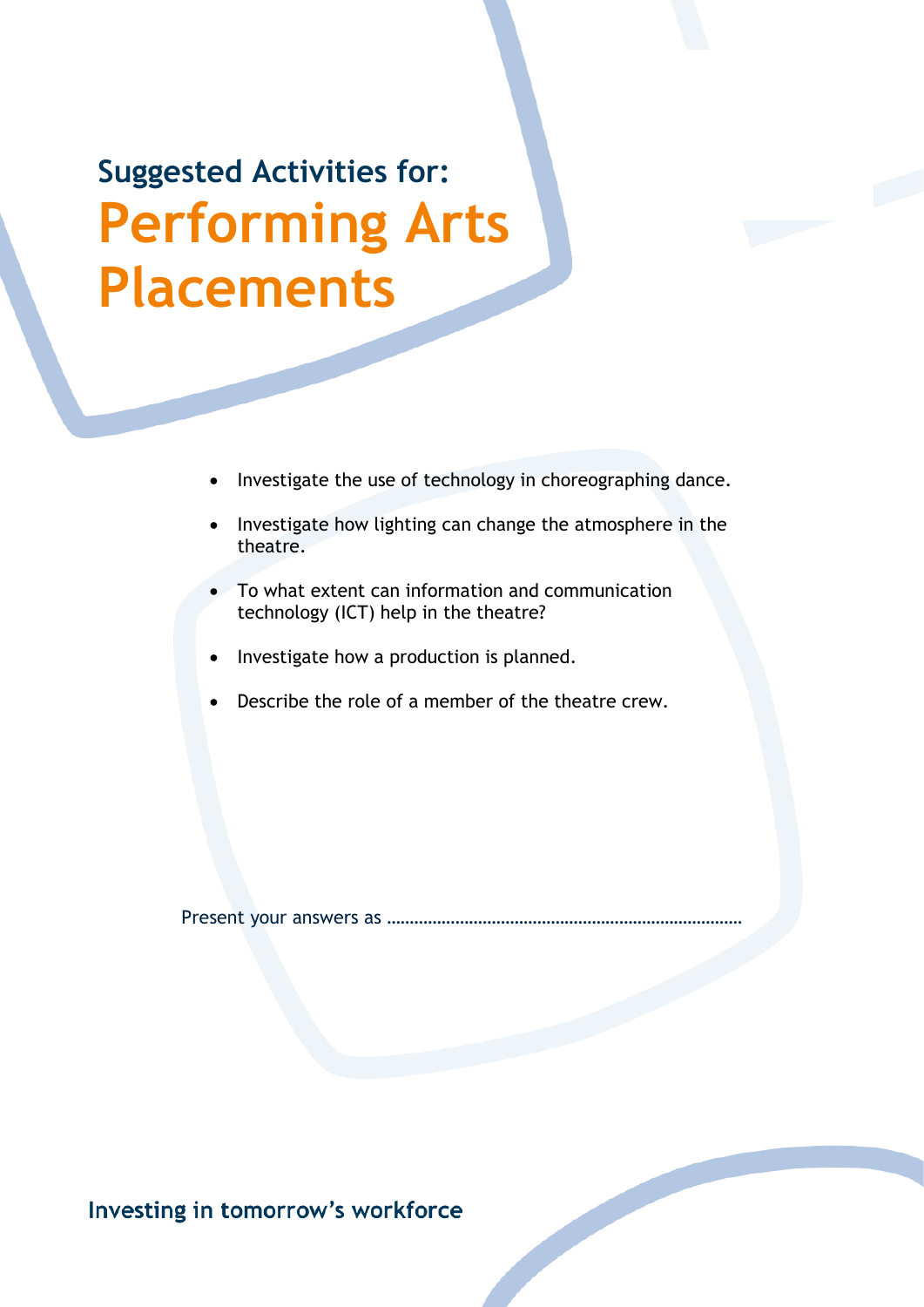<span id="page-29-0"></span>**Suggested Activities for: Photography Placements**

- Find out what sort of tasks are carried out in photographic studios.
- Investigate the similarities and differences between fashion, portrait and sports photography.
- Do photographs give a true or false impression of reality?
- Investigate how technology has changed photography over the last few years.

Present your answers as ……………………………………………………………………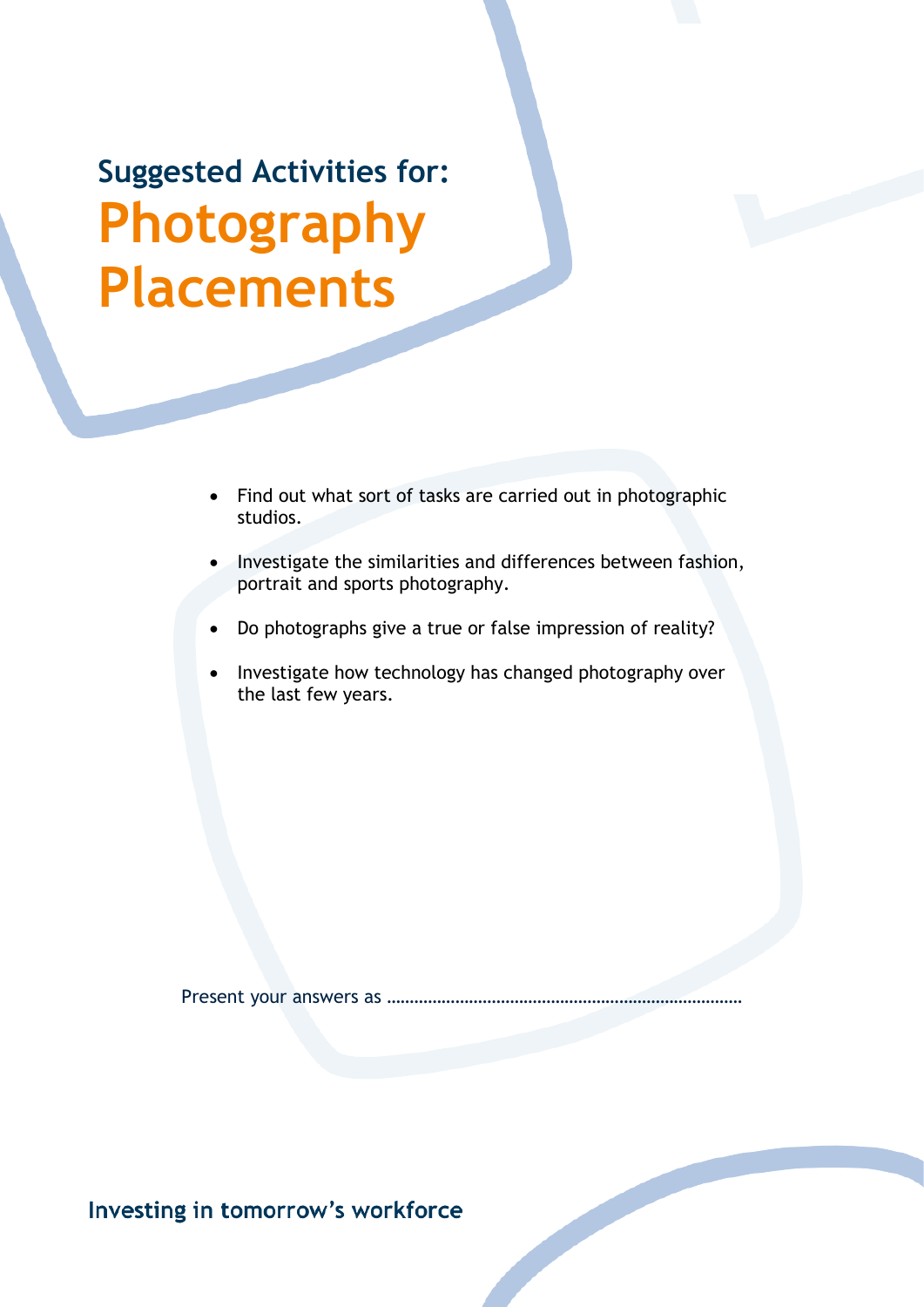<span id="page-30-0"></span>**Suggested Activities for: Public Services Placements**

- What support do the operational public services get from their support staff and the local area?
- Investigate the different ways of preventing crime from occurring and the effectiveness of crime prevention in your local area.
- To what extent are drug and alcohol abuse a problem and how are the public services tackling these two issues?
- What are the good and bad aspects of being a member of a public service?
- If you were asked to prepare a job advertisement for a public service, what areas of the work would you want to promote?
- To what extent do television programmes such as 'The Bill', 'Casualty' etc reflect the jobs undertaken by the public services?

Present your answers as ……………………………………………………………………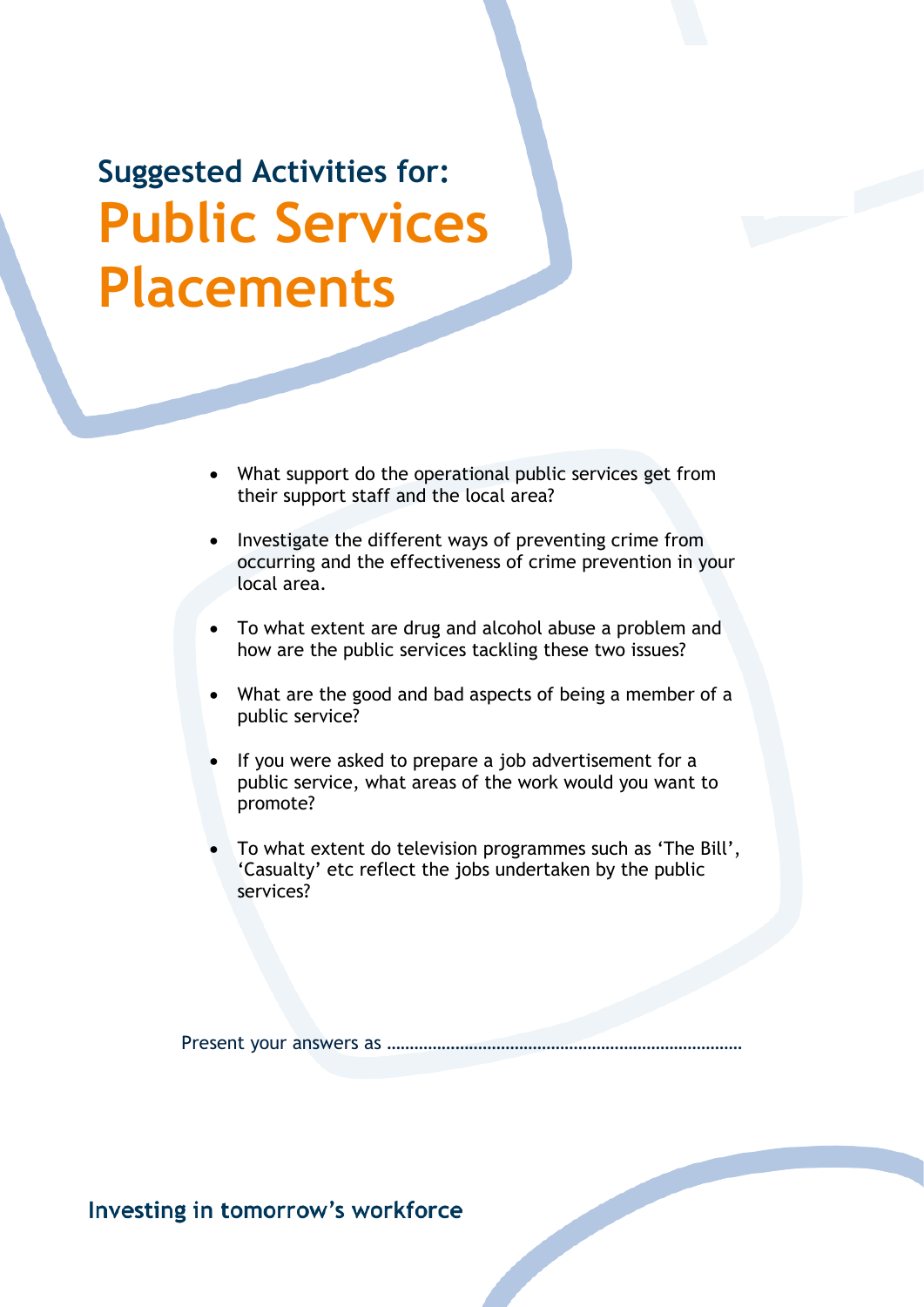**Suggested Activities for: Residential Care Placements**

- Describe how the needs of the elderly in residential care differ from your everyday needs?
- What measures are taken to ensure that the residents of a care home stay as mobile and active as possible?
- Investigate how a residential care home caters for the different dietary needs of its residents.
- Find out about different types of residential care homes.
- Investigate the checks that are made on prospective employees of residential care homes and find out why these checks are necessary.

Present your answers as ……………………………………………………………………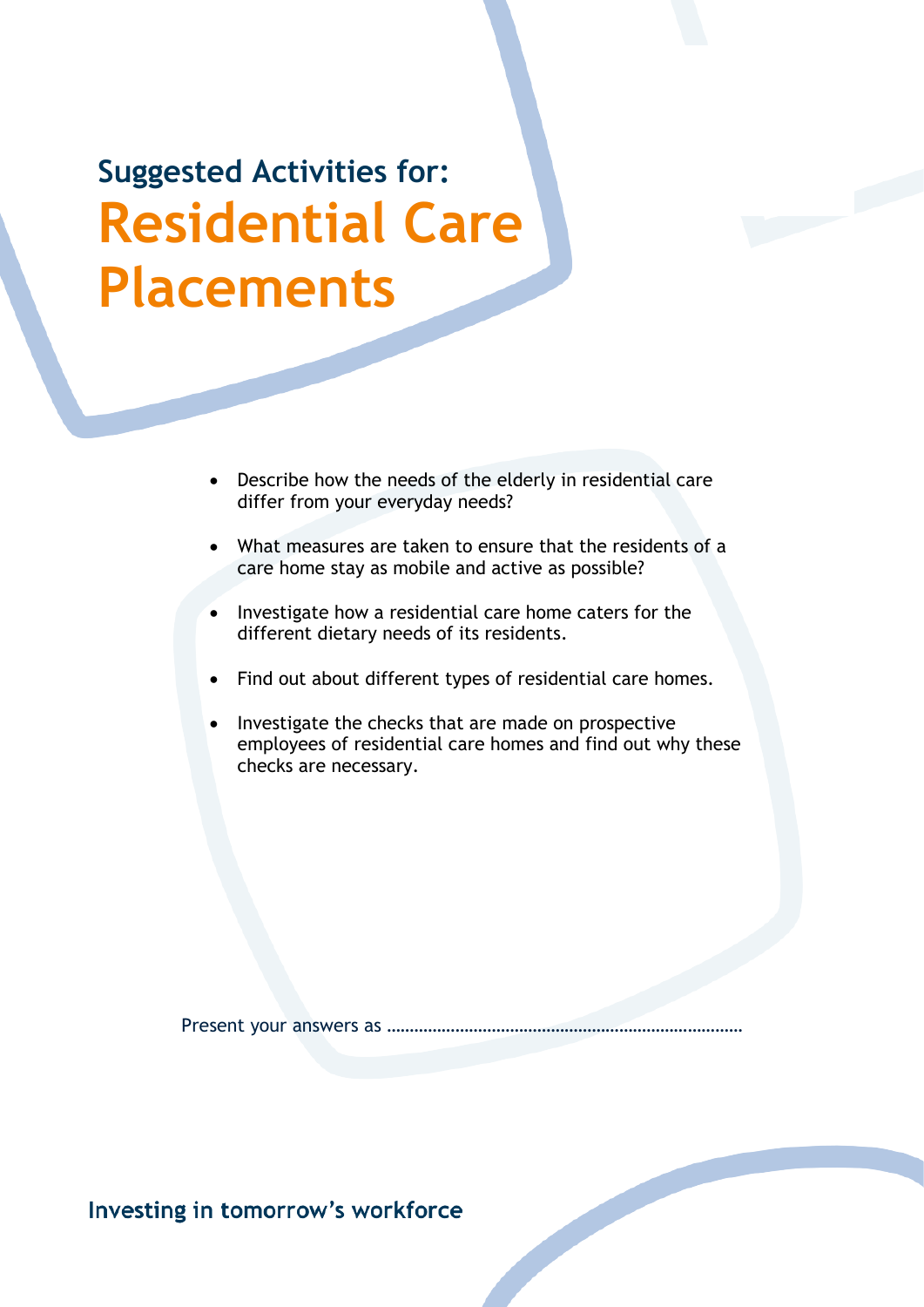#### <span id="page-32-0"></span>**Suggested Activities for: Retail Placements**

- Investigate the measures the retail outlet/store takes to make its products attractive to customers. Is this planned, or does it happen by chance?
- Investigate how long customers wait unnecessarily at the cash desk/till. What factors contribute to customers waiting at the till?
- Investigate how bar codes on product labels help to manage stock levels.
- Investigate the major cause of customer complaints. How does the company view and handle complaints?
- Investigate how the store manages to keep its products stocked on the shelves.
- Investigate how the store advertises its new season stock or special offers. Design a display that shows off new stock or special offers.
- Investigate the qualities needed to be a successful sales person. Produce a job advertisement to attract applicants with the required qualities.
- Investigate how the internet has affected the retail outlet/store.

Present your answers as ……………………………………………………………………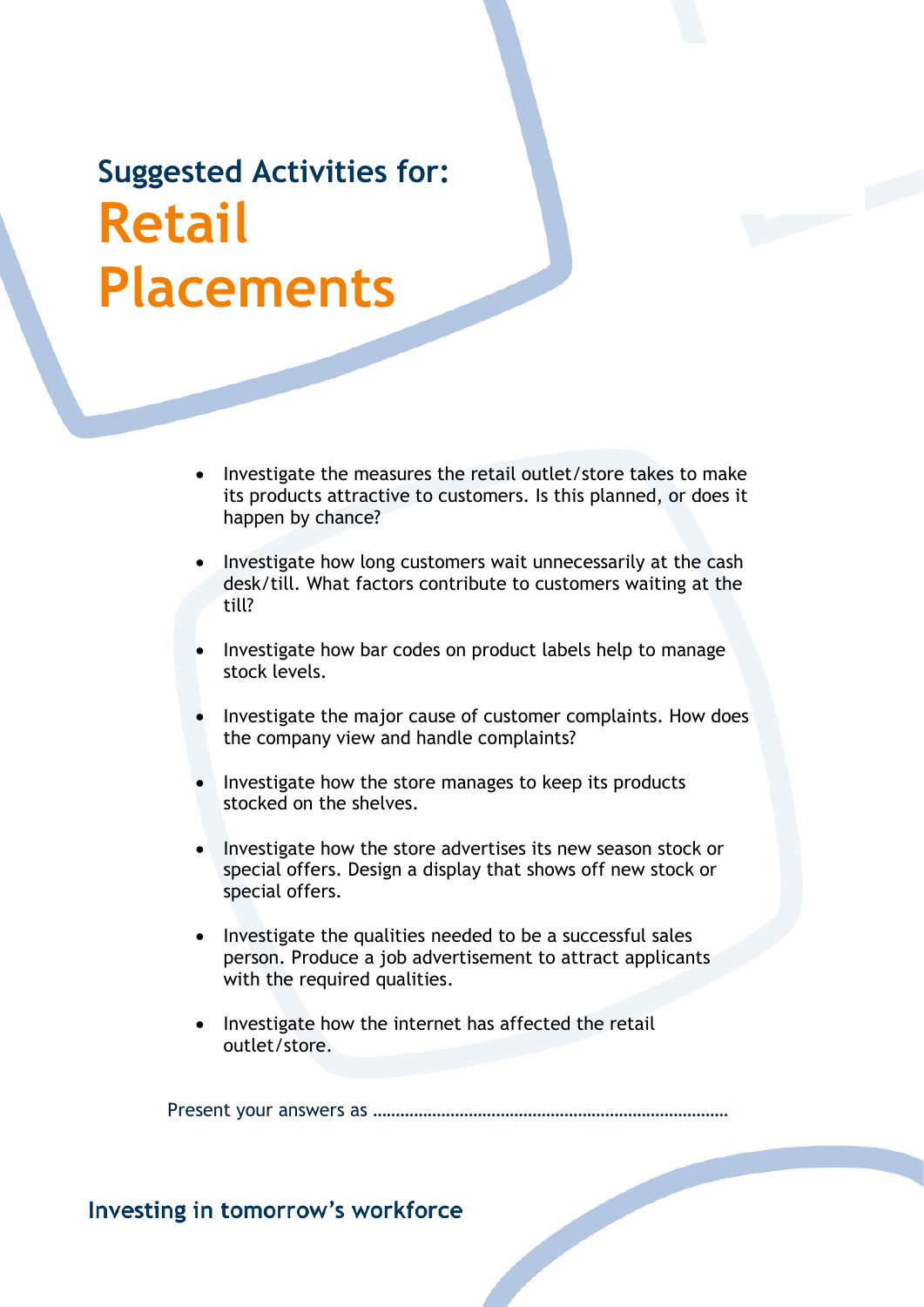<span id="page-33-0"></span>**Suggested Activities for: Sports & Leisure Placements** 

- Design a programme that would encourage 'couch potatoes' to try a sport.
- Investigate how a leisure centre caters for the needs of the local community.
- What is the most popular leisure centre facility/activity and why is it so popular?
- Investigate which sections of the community use leisure facilities and how this compares with the leisure centre's usage expectations.
- Investigate the importance of warming up and winding down exercises.
- Design a training exercise for a sport of your choice which caters for people of mixed abilities.
- Produce a schedule detailing the different tasks and time undertaken by a sports instructor/coach during an average day. How much time was spent directly on coaching and how much on associated support tasks?

Present your answers as ……………………………………………………………………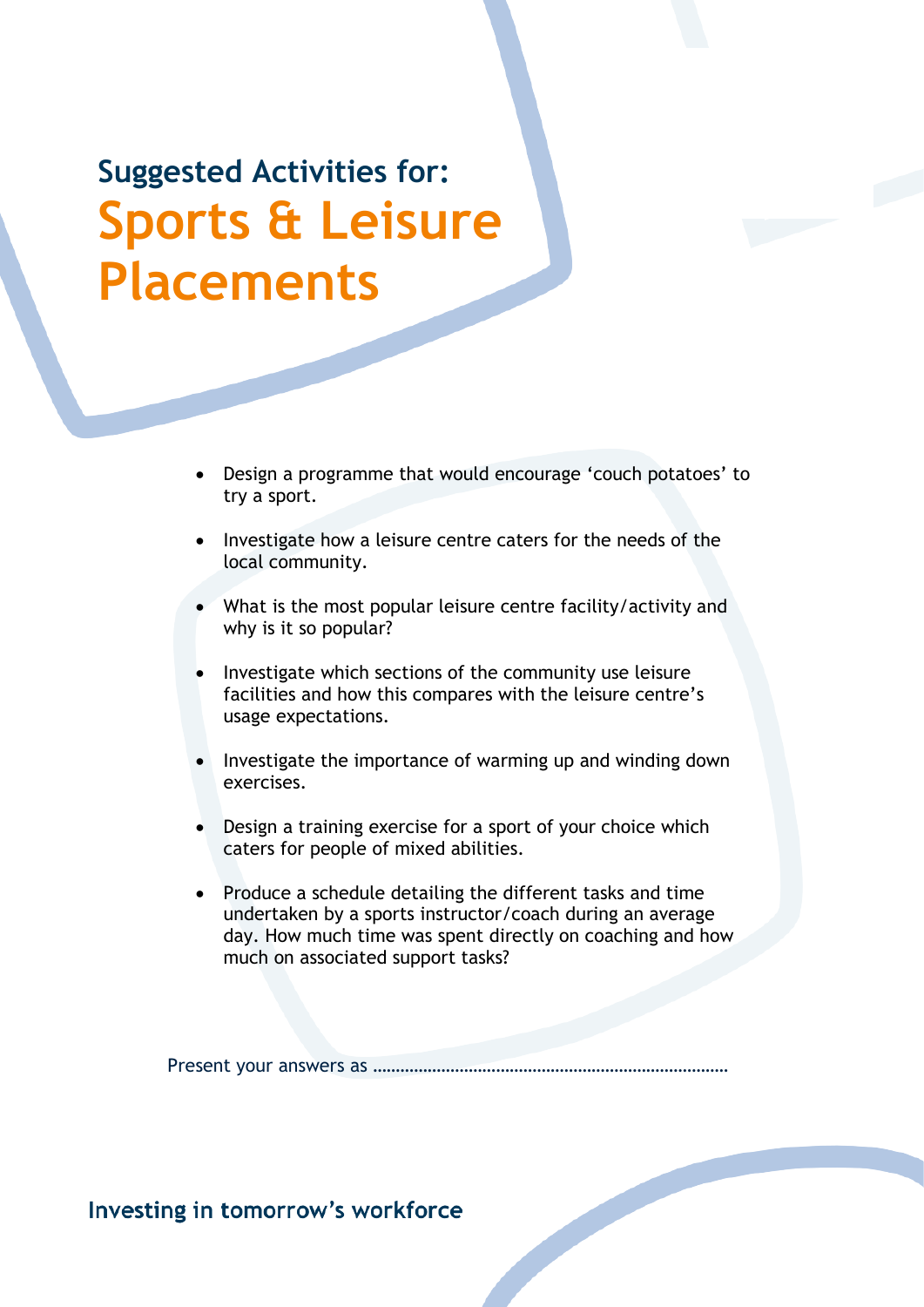#### <span id="page-34-0"></span>**Suggested Activities for: Teaching Assistant Placements**

- Investigate how children learn through play.
- Map how do the activities you undertake with the children fit into the teachers' learning plans?
- Investigate the ways that the teacher develops the reading skills of pupils.
- Suggest or prepare a display(s) that fits in with a current topic being taught in school.
- Investigate the techniques used by teachers to control and adapt children's behaviour.

Present your answers as ……………………………………………………………………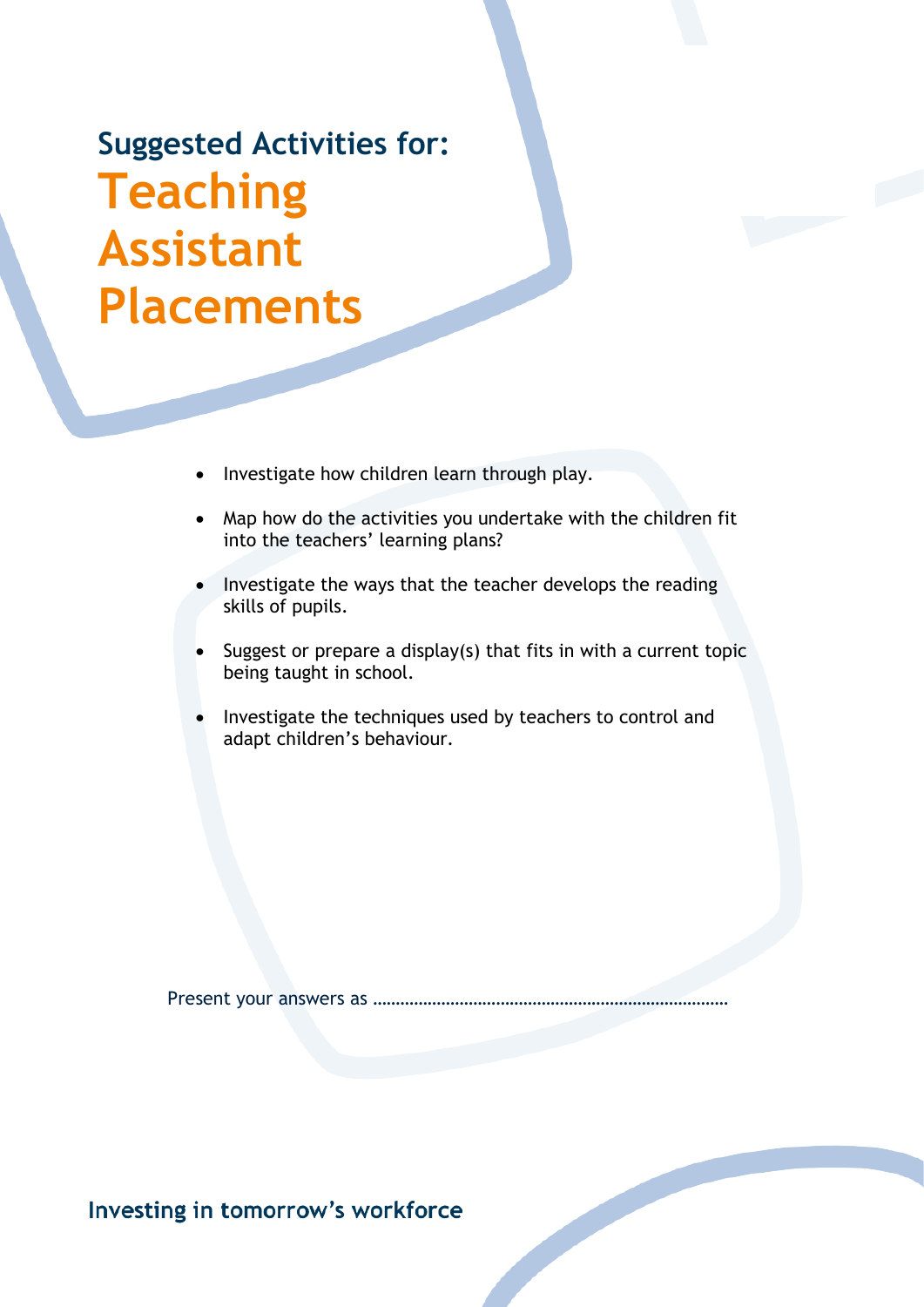<span id="page-35-0"></span>**Suggested Activities for: Travel & Tourism Placements** 

- Produce a poster/display for a local interest event or holiday destination.
- Select a holiday destination of your choice and investigate the different things that a traveller to that destination needs to be aware of eg inoculations, climate etc.
- Select a holiday destination of your choice and find suitable holiday packages that will suit a range of different budgets.
- Investigate the different things that influence people's choice of holidays.
- Investigate how the internet has influenced the way that people book their holidays.
- Plan a fictitious holiday (eg a skiing trip) for you and a group of friends.
- Imagine that you have some foreign visitors coming to stay. They wish to visit some local attractions. How would your local tourist office be able to help?

Present your answers as ……………………………………………………………………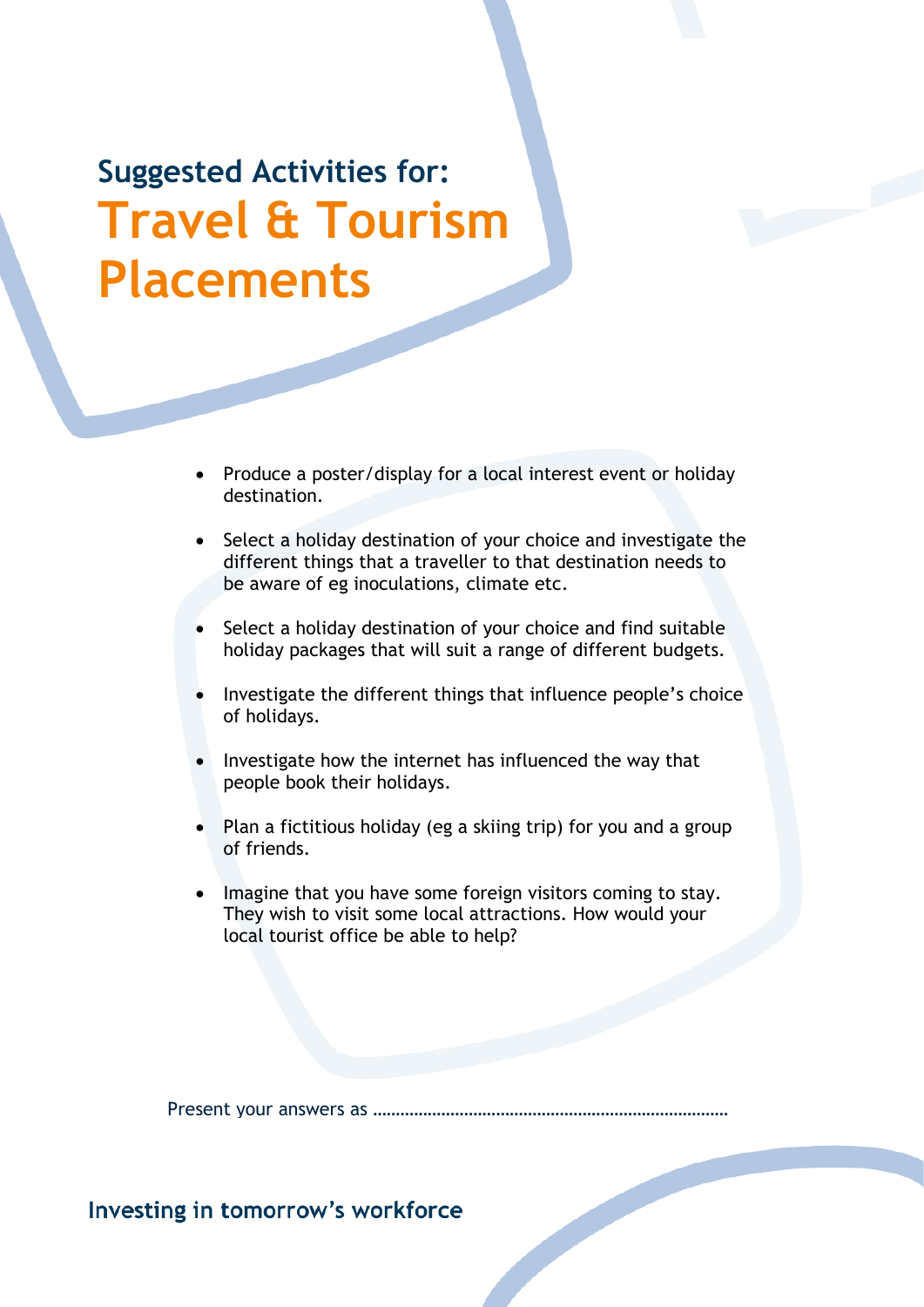<span id="page-36-0"></span>**Suggested Activities for: Veterinary Placements**

- Investigate how a vet's appointment system works.
- Investigate the similarities and differences between human and animal illnesses. Find out if there are any that can be transferred between animals and humans.
- Investigate how the size and weight of an animal determines the amount of anaesthetic given for an operation.
- What rehabilitation/follow up is offered to sick animals following their operations?

Present your answers as ……………………………………………………………………